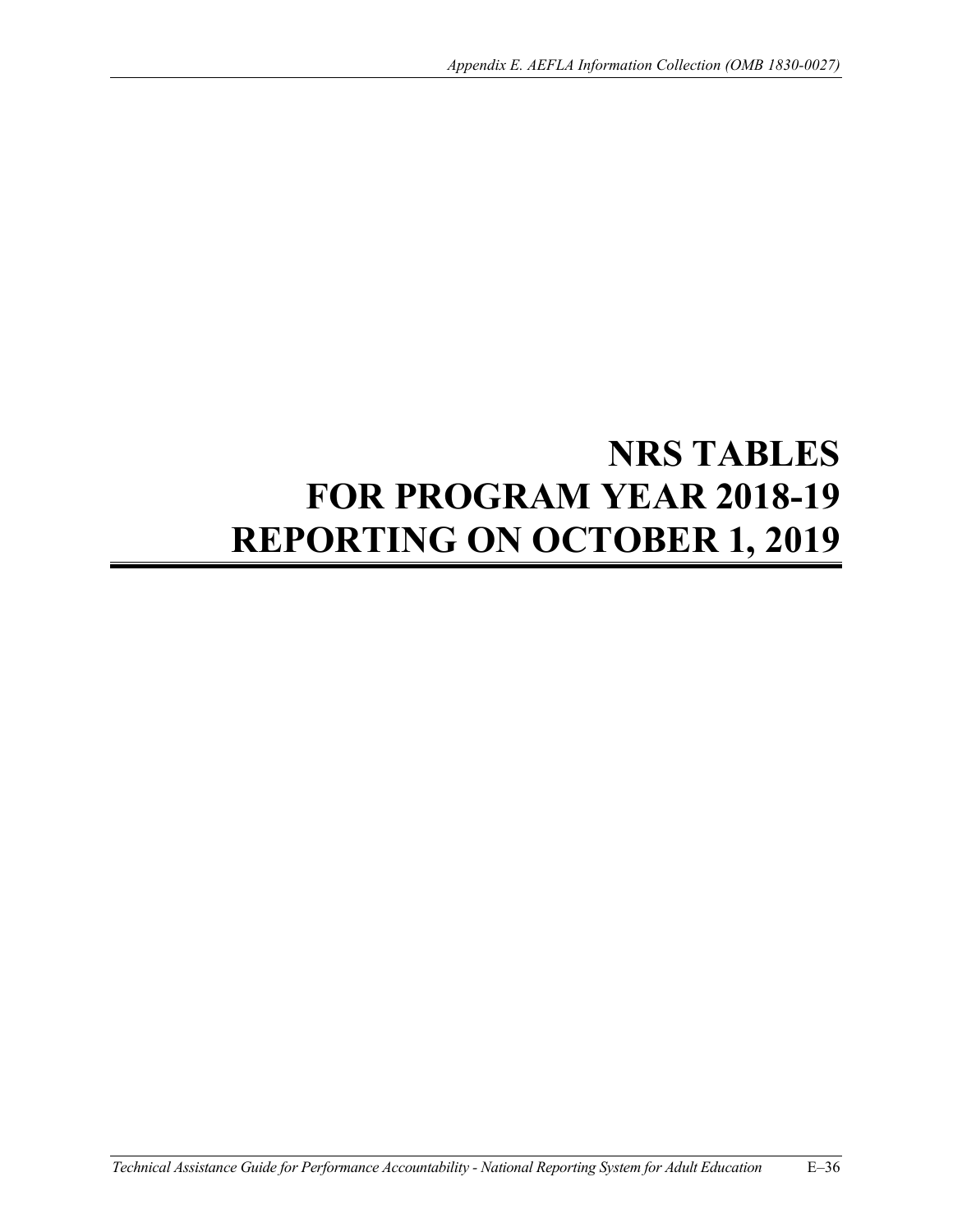# Table 1  **Table 1 Participants by Entering Educational Functioning Level, Ethnicity, and Sex**

Enter the number of participants<sup>\*</sup> by educational functioning level, ethnicity/race<sup>\*\*</sup>, and sex.

|                                |           | American             |      |        |      | <b>Black or</b> |      |           |      | <b>Native</b><br>Hawaiian or |      |        |      |               |              |
|--------------------------------|-----------|----------------------|------|--------|------|-----------------|------|-----------|------|------------------------------|------|--------|------|---------------|--------------|
|                                | Indian or |                      |      |        |      | African         |      | Hispanic/ |      | <b>Other Pacific</b>         |      |        |      | More than One |              |
| <b>Entering Educational</b>    |           | <b>Alaska Native</b> |      | Asian  |      | American        |      | Latino    |      | Islander                     |      | White  |      | Race          | <b>Total</b> |
| <b>Functioning Level (EFL)</b> | Male      | Female               | Male | Female | Male | Female          | Male | Female    | Male | Female                       | Male | Female | Male | Female        |              |
| (A)                            | (B)       | (C)                  | (D)  | (E)    | (F)  | (G)             | (H)  | (1)       | (J)  | (K)                          | (L)  | (M)    | (N)  | (0)           | (P)          |
| ABE*** Level 1                 |           |                      |      |        |      |                 |      |           |      |                              |      |        |      |               |              |
| <b>ABE Level 2</b>             |           |                      |      |        |      |                 |      |           |      |                              |      |        |      |               |              |
| <b>ABE Level 3</b>             |           |                      |      |        |      |                 |      |           |      |                              |      |        |      |               |              |
| <b>ABE Level 4</b>             |           |                      |      |        |      |                 |      |           |      |                              |      |        |      |               |              |
| <b>ABE Level 5</b>             |           |                      |      |        |      |                 |      |           |      |                              |      |        |      |               |              |
| <b>ABE Level 6</b>             |           |                      |      |        |      |                 |      |           |      |                              |      |        |      |               |              |
| ESL*** Level 1                 |           |                      |      |        |      |                 |      |           |      |                              |      |        |      |               |              |
| <b>ESL Level 2</b>             |           |                      |      |        |      |                 |      |           |      |                              |      |        |      |               |              |
| <b>ESL Level 3</b>             |           |                      |      |        |      |                 |      |           |      |                              |      |        |      |               |              |
| <b>ESL Level 4</b>             |           |                      |      |        |      |                 |      |           |      |                              |      |        |      |               |              |
| <b>ESL Level 5</b>             |           |                      |      |        |      |                 |      |           |      |                              |      |        |      |               |              |
| <b>ESL Level 6</b>             |           |                      |      |        |      |                 |      |           |      |                              |      |        |      |               |              |
| <b>Total</b>                   |           |                      |      |        |      |                 |      |           |      |                              |      |        |      |               |              |

#### **Instructions for Completing Table 1**

\* A participant is an individual in an AEFLA program who has completed at least 12 contact hours in a period of participation.

\*\* See definitions for ethnicity/race categories.

 \*\*\* ABE = Adult Basic Education; ESL = English as a Second Language

**Total**: Report each participant only once on this table.

*Technical Assistance Guide for Performance Accountability - National Reporting System for Adult Education* E–37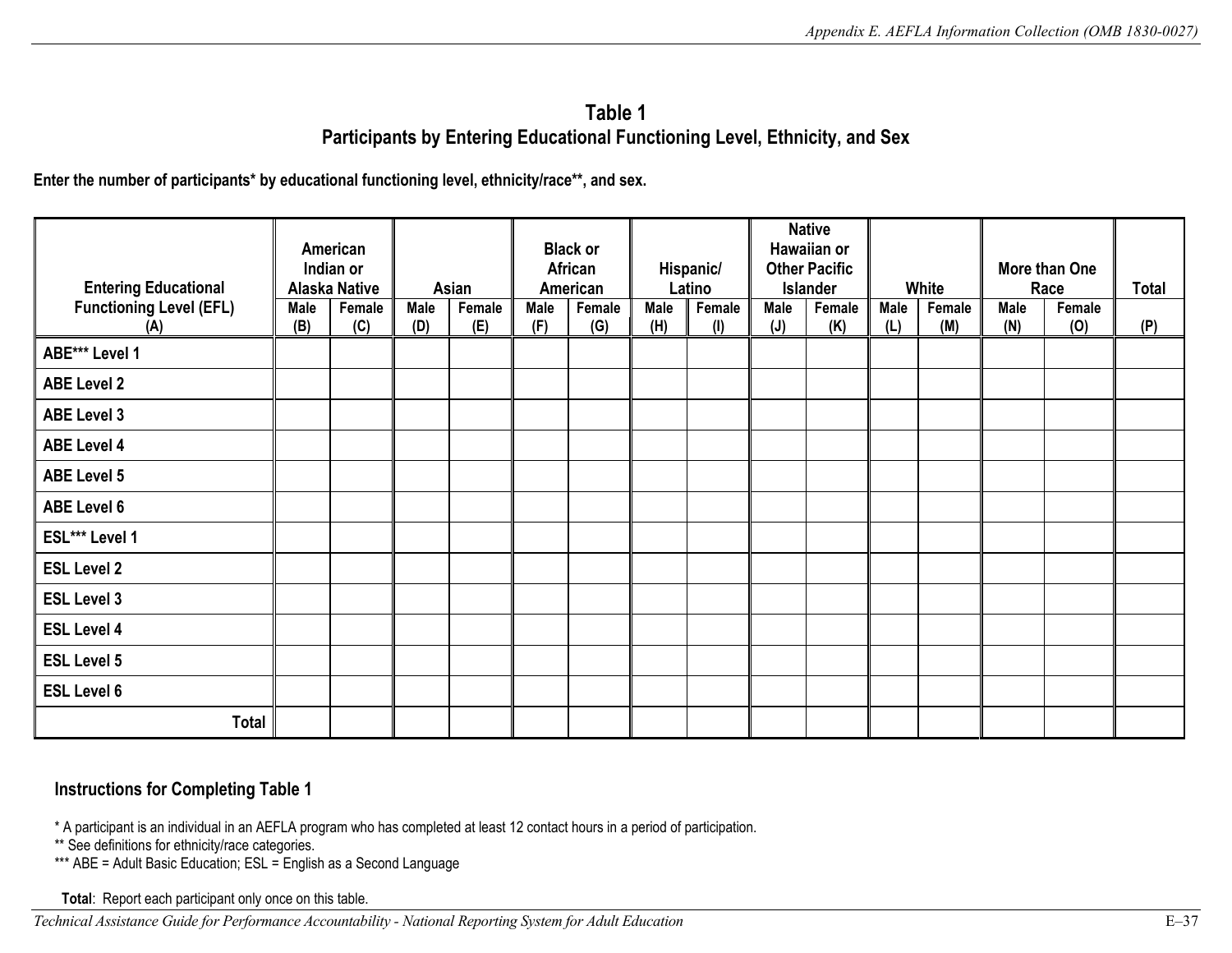Ethnicity/Race: For instructions on collecting and reporting race and ethnicity data, please refer to "Final Guidance on Maintaining, Collecting and Reporting Race and Ethnicity Data to the U. S. Department of Education," 72 Fed. Reg. 59266 (19 October 2007).

Hispanic / Latino: The participant indicates that he/she is a person of Cuban, Mexican, Puerto Rican, South or Central American, or other Spanish culture in origin, regardless of race. **American Indian / Alaska Native:** The participant indicates that he/she is a member of an Indian tribe, band, nation, or other organized group or community, including any Alaska Native village or regional or village corporation as defined in or established pursuant to the Alaska Native Claims Settlement Act (85 Stat. 688) [43 U.S.C. 1601 et seq.], which is recognized as eligible for the special programs and services provided by the United States to Indians because of their status as Indians.

Asian: The participant indicates that he/she is a person having origins in any of the original peoples of the Far East, Southeast Asia, or the Indian Subcontinent (e.g., India, Pakistan, Bangladesh, Sri Lanka, Nepal, Sikkim, and Bhutan). This area includes, for example, Cambodia, China, Japan, Korea, Malaysia, Pakistan, the Philippine Islands, Thailand, and Vietnam.

**Black / African American:** The participant indicates that he/she is a person having origins in any of the black racial groups of Africa.

Native Hawaiian / Other Pacific Islander: The participant indicates that he/she is a person having origins in any of the original peoples of Hawaii, Guam, Samoa, or other Pacific Islands. **White:** the participant indicates that he/she is a person having origins in any of the original peoples of Europe, the Middle East, or North Africa.

**More Than One Race:** The participant indicates having origins in more than one racial category.

**Sex:** 

**Male:** The participant indicates that he is male. **Female:** The participant indicates that she is female.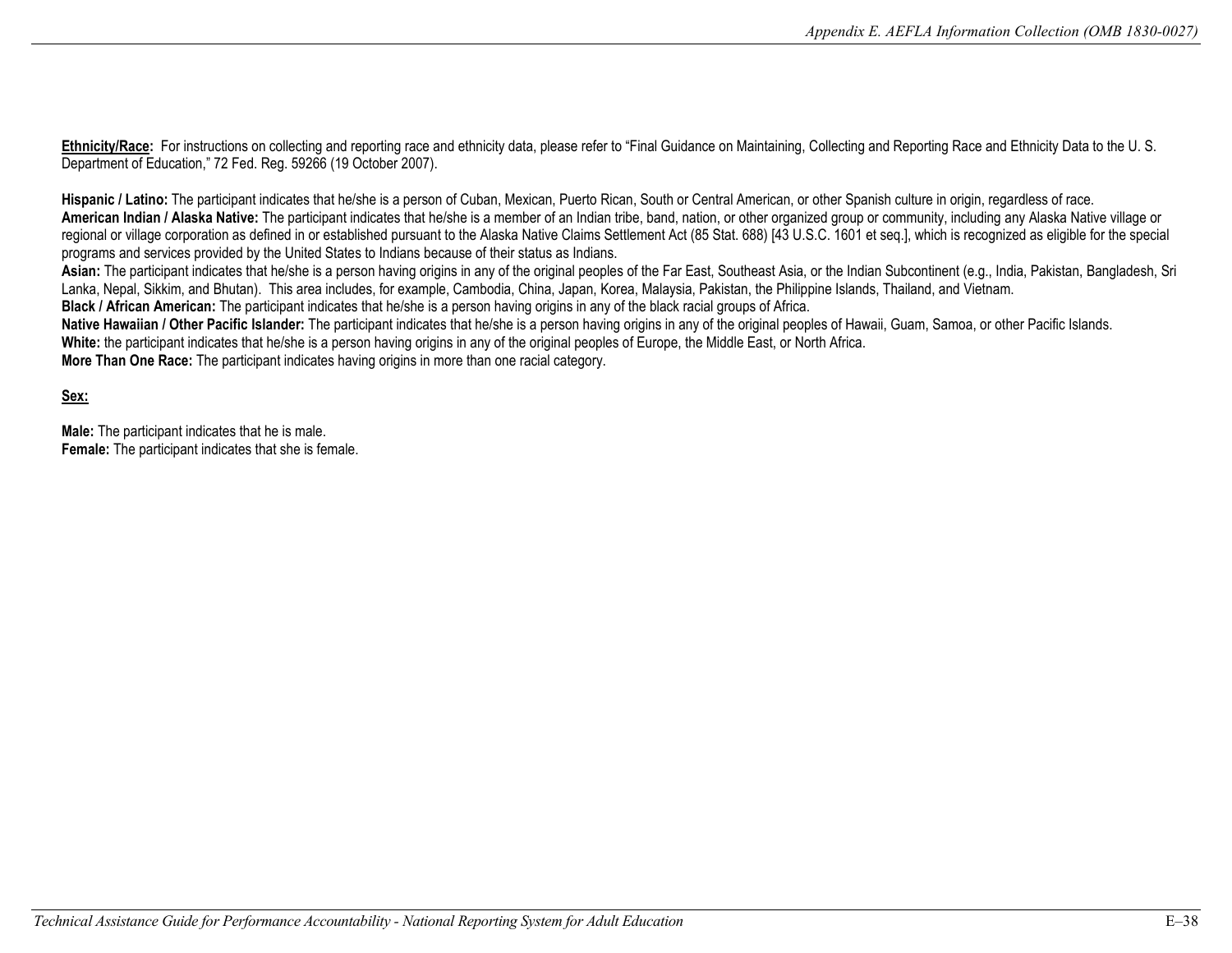# Table 2  **Table 2 Participants by Age, Ethnicity, and Sex**

**Enter the number of participants\* by age\*\*, ethnicity/race\*\*\*, and sex.** 

|                  |      | American Indian<br>or Alaska Native |      | Asian  |      | <b>Black or African</b><br>American |      | Hispanic/<br>Latino |                | <b>Native Hawaiian</b><br>or Other Pacific<br>Islander |      | White  |      | More than One<br>Race | <b>Total</b> |
|------------------|------|-------------------------------------|------|--------|------|-------------------------------------|------|---------------------|----------------|--------------------------------------------------------|------|--------|------|-----------------------|--------------|
| <b>Age Group</b> | Male | Female                              | Male | Female | Male | Female                              | Male | Female              | Male           | Female                                                 | Male | Female | Male | Female                |              |
| (A)              | (B)  | (C)                                 | (D)  | (E)    | (F)  | (G)                                 | (H)  | (1)                 | $(\mathsf{J})$ | (K)                                                    | (L)  | (M)    | (N)  | (0)                   | (P)          |
| $16 - 18$        |      |                                     |      |        |      |                                     |      |                     |                |                                                        |      |        |      |                       |              |
| 19-24            |      |                                     |      |        |      |                                     |      |                     |                |                                                        |      |        |      |                       |              |
| 25-44            |      |                                     |      |        |      |                                     |      |                     |                |                                                        |      |        |      |                       |              |
| 45-54            |      |                                     |      |        |      |                                     |      |                     |                |                                                        |      |        |      |                       |              |
| 55-59            |      |                                     |      |        |      |                                     |      |                     |                |                                                        |      |        |      |                       |              |
| $60+$            |      |                                     |      |        |      |                                     |      |                     |                |                                                        |      |        |      |                       |              |
| <b>Total</b>     |      |                                     |      |        |      |                                     |      |                     |                |                                                        |      |        |      |                       |              |

#### **Instructions for Completing Table 2**

\*A participant is an individual in an AEFLA program who has completed at least 12 contact hours in a period of participation.

 \*\*Participants should be classified based on their age at program entry. Participants entering the program prior to the current program year should be classified based on their age at the beginning of the current program year.

\*\*\* See definitions of ethnicity/race categories.

The totals in columns *B*–*O* should equal the totals in columns *B*–*O* of Table 1. Row totals in column *P* should equal corresponding column totals in Table 3.

#### **Ethnicity/Race:**

See Table 1 **Sex:**  See Table 1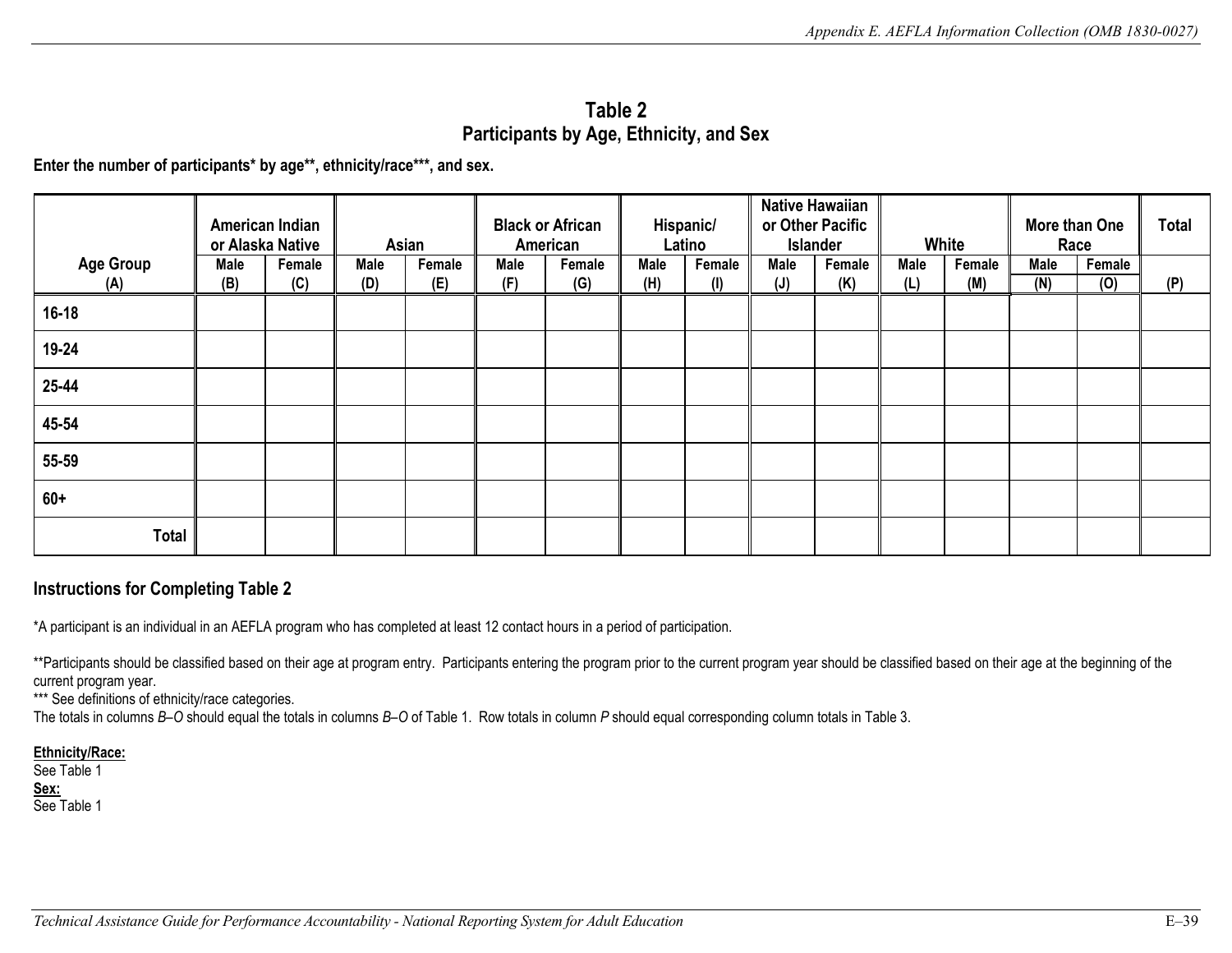# **Table 2A Reportable Individuals by Age, Ethnicity, and Sex**

 **Enter the number of reportable individuals\* who have completed fewer than 12 contact hours by age\*\*, ethnicity\*\*\*, and sex.** 

|                  | American Indian or<br><b>Alaska Native</b> |        |      | Asian  | <b>Black or African-</b><br>American |        | Hispanic/   | Latino |                | <b>Native Hawaiian</b><br>or Other Pacific<br>Islander | White |        |      | More than One<br>Race | <b>Total</b> |
|------------------|--------------------------------------------|--------|------|--------|--------------------------------------|--------|-------------|--------|----------------|--------------------------------------------------------|-------|--------|------|-----------------------|--------------|
| <b>Age Group</b> | Male                                       | Female | Male | Female | Male                                 | Female | <b>Male</b> | Female | Male           | Female                                                 | Male  | Female | Male | Female                |              |
| (A)              | (B)                                        | (C)    | (D)  | (E)    | (F)                                  | (G)    | (H)         | (I)    | $(\mathsf{J})$ | (K)                                                    | (L)   | (M)    | (N)  | (0)                   | (P)          |
| $16 - 18$        |                                            |        |      |        |                                      |        |             |        |                |                                                        |       |        |      |                       |              |
| 19-24            |                                            |        |      |        |                                      |        |             |        |                |                                                        |       |        |      |                       |              |
| 25-44            |                                            |        |      |        |                                      |        |             |        |                |                                                        |       |        |      |                       |              |
| 45-54            |                                            |        |      |        |                                      |        |             |        |                |                                                        |       |        |      |                       |              |
| 55-59            |                                            |        |      |        |                                      |        |             |        |                |                                                        |       |        |      |                       |              |
| $60+$            |                                            |        |      |        |                                      |        |             |        |                |                                                        |       |        |      |                       |              |
| Total            |                                            |        |      |        |                                      |        |             |        |                |                                                        |       |        |      |                       |              |

#### **Instructions for Completing Table 2A**

 **\*Report, on this table, only individuals who have completed fewer than 12 contact hours in a period of participation. A reportable individual is an individual who has taken action that demonstrates an intent to use program services and who meets specific reporting criteria of an AEFLA program.** 

 beginning of the current program year. \*\* Reportable individuals should be classified based on their age at entry. Reportable individuals entering the program prior to the current program year should be classified based on their age at the

\*\*\* See definitions of race/ethnic categories and examples that demonstrate how to report them.

**Ethnicity/Race:** 

See Table 1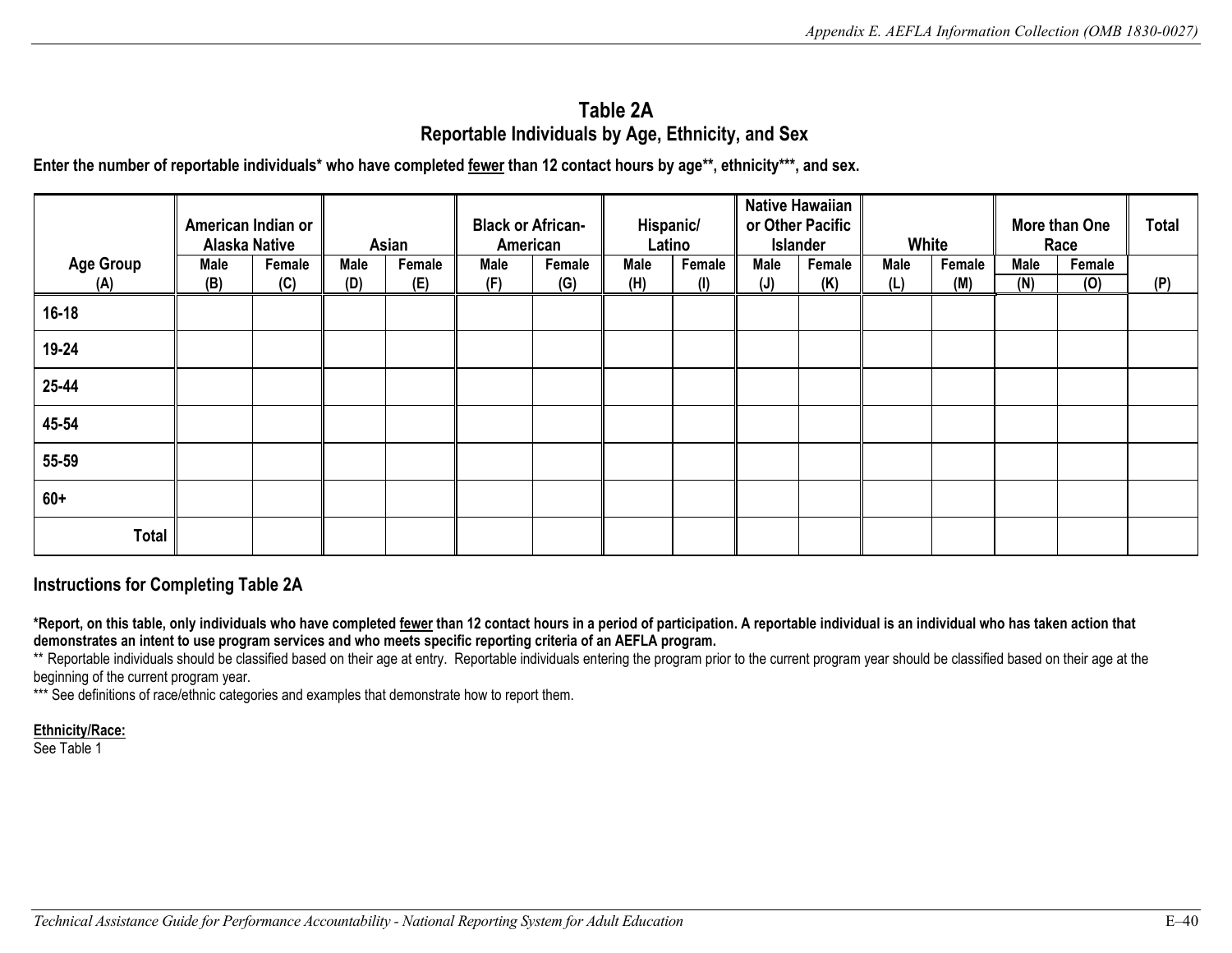## **Participants\* by Program Type and Age Table 3**

**Enter the number of participants by program type and age, non-duplicated.** 

| Program Type                                                           | $16 - 18$ | 19-24 | 25-44 | 45-54 | 55-59 | $60+$ | <b>Total</b> |
|------------------------------------------------------------------------|-----------|-------|-------|-------|-------|-------|--------------|
| (A)                                                                    | (B)       | (C)   | (D)   | (E)   | (F)   | (G)   | (H)          |
| <b>Adult Basic Education**</b>                                         |           |       |       |       |       |       |              |
| Integrated Education and Training Program                              |           |       |       |       |       |       |              |
| <b>Adult Secondary Education***</b>                                    |           |       |       |       |       |       |              |
| Integrated Education and Training Program                              |           |       |       |       |       |       |              |
| <b>English Language Acquisition****</b>                                |           |       |       |       |       |       |              |
| Integrated Education and Training Program                              |           |       |       |       |       |       |              |
| Integrated English Literacy and Civics Education (Sec.<br>$243$ )***** |           |       |       |       |       |       |              |
| Integrated Education and Training Program                              |           |       |       |       |       |       |              |
| <b>Total</b>                                                           |           |       |       |       |       |       |              |

#### **Instructions for Completing Table 3**

\*A participant is an individual in an AEFLA program who has completed at least 12 contact hours in a period of participation.

The total in column H should equal the total in column P of Table 1.

\*\*Number of participants enrolled in ABE levels 1-4. This number includes those enrolled in Integrated Education and Training (IET) programs (Sec. 203(11) of WIOA).

\*\*\*Number of participants enrolled in ABE levels 5 and 6. This number includes those enrolled in IET programs (Sec. 203(11) of WIOA).

\*\*\*\*Number of participants enrolled in English Language Acquisition (ELA) programs but not enrolled in Integrated English Literacy and Civics Education (IELCE) programs (Sec. 243 of WIOA). This number includes those enrolled in IET programs (Sec. 203(11) of WIOA).

 on this table as enrolled in IELCE programs (Sec. 243 of WIOA) should not be reported under any other program type in this table. \*\*\*\*\*Number of participants enrolled in IELCE programs (Sec. 243 of WIOA). This number includes those enrolled in IET programs. It does not include those enrolled in ELA programs. Participants reported

The Total row is the sum of Adult Basic Education + Adult Secondary Education + English Language Acquisition + Integrated English Literacy and Civics Education (Sec. 243) in each column.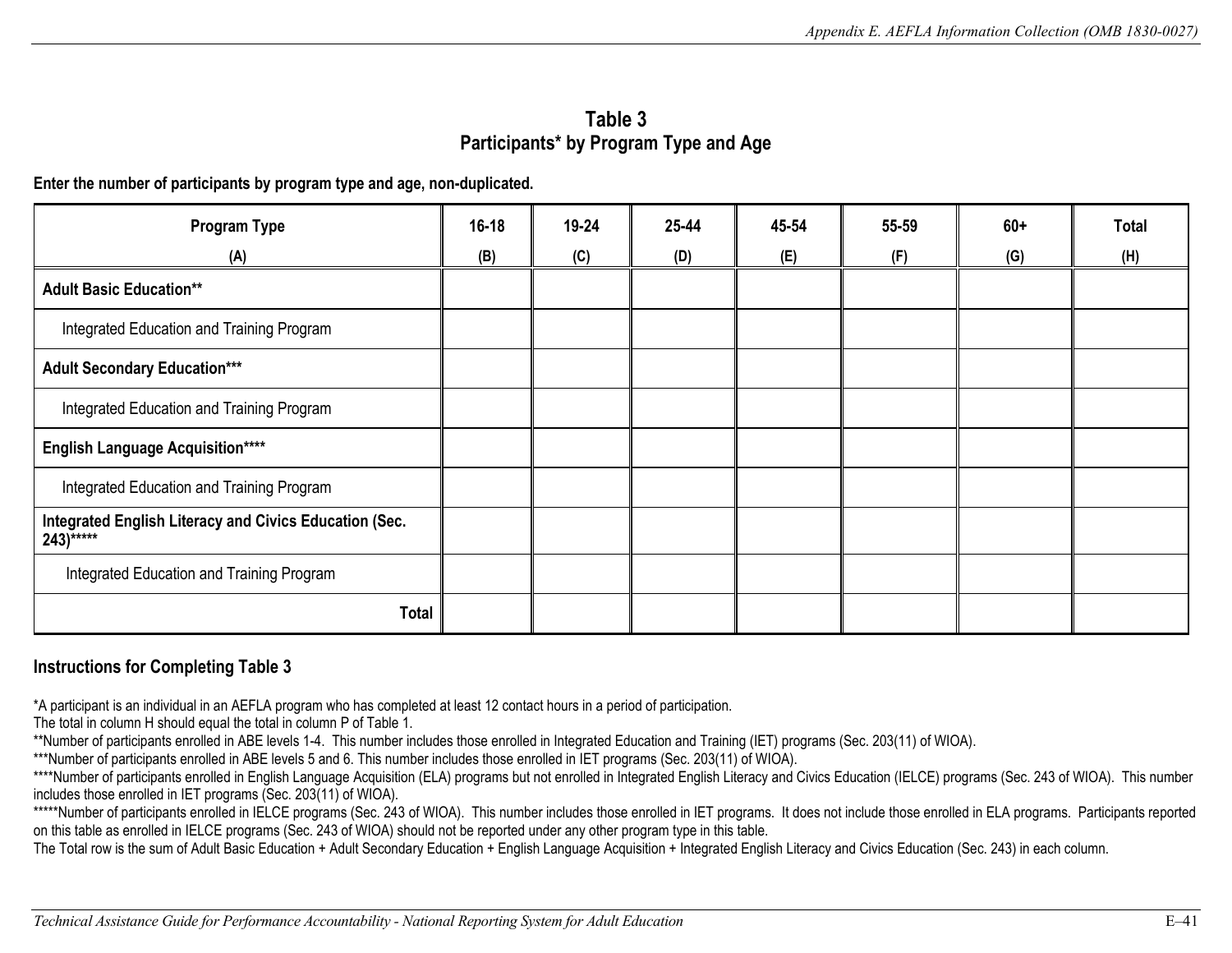# **Table 4 Measurable Skill Gains (MSG) by Entry Level**

Enter the number of participants for each category listed, total attendance hours, number achieving at least one educational functioning level gain, number who attain a secondary school diploma or its recognized equivalent **and periods of participation outcomes.** 

|                                                                             | <b>First Period of Participation</b>    |                                                                                                    |                                                                           |                                                                                           |                                                                                                      |                                                                                                                          |                                                                                                              |                                                                           |                                                              |                                                                                                                                                                      | <b>All Periods of Participation</b>                                                                                                                          |                                                                                                        |
|-----------------------------------------------------------------------------|-----------------------------------------|----------------------------------------------------------------------------------------------------|---------------------------------------------------------------------------|-------------------------------------------------------------------------------------------|------------------------------------------------------------------------------------------------------|--------------------------------------------------------------------------------------------------------------------------|--------------------------------------------------------------------------------------------------------------|---------------------------------------------------------------------------|--------------------------------------------------------------|----------------------------------------------------------------------------------------------------------------------------------------------------------------------|--------------------------------------------------------------------------------------------------------------------------------------------------------------|--------------------------------------------------------------------------------------------------------|
| <b>Entering</b><br><b>Educational</b><br><b>Functioning</b><br>Level<br>(A) | Number of<br><b>Participants</b><br>(B) | <b>Total Number</b><br>of Participants<br><b>Excluded from</b><br><b>MSG</b><br>Performance<br>(C) | <b>Total</b><br><b>Attendance</b><br>Hours for all<br>participants<br>(D) | Number who<br>achieved at<br>least one<br>educational<br>functioning<br>level gain<br>(E) | Number who<br>attained a<br>secondary<br>school<br>diploma or its<br>recognized<br>equivalent<br>(F) | <b>Number</b><br><b>Separated</b><br><b>Before</b><br><b>Achieving</b><br><b>Measurable</b><br><b>Skill Gains</b><br>(G) | <b>Number</b><br><b>Remaining in</b><br>Program<br>without<br><b>Measurable</b><br><b>Skill Gains</b><br>(H) | Percentage<br><b>Achieving</b><br>Measurable<br><b>Skill Gains</b><br>(1) | <b>Total number</b><br>of Periods of<br>Participation<br>(J) | Total number of<br>Periods of<br><b>Participation in</b><br>which<br><b>Participants</b><br>achieved at least<br>one educational<br>functioning level<br>gain<br>(K) | Total number of<br>Periods of<br><b>Participation in</b><br>which a<br>secondary school<br>diploma or its<br>recognized<br>equivalent was<br>attained<br>(L) | Percentage of<br>Periods of<br>Participation<br>with<br><b>Measurable</b><br><b>Skill Gains</b><br>(M) |
|                                                                             |                                         |                                                                                                    |                                                                           |                                                                                           |                                                                                                      |                                                                                                                          |                                                                                                              |                                                                           |                                                              |                                                                                                                                                                      |                                                                                                                                                              |                                                                                                        |
| ABE Level 1                                                                 |                                         |                                                                                                    |                                                                           |                                                                                           |                                                                                                      |                                                                                                                          |                                                                                                              |                                                                           |                                                              |                                                                                                                                                                      |                                                                                                                                                              |                                                                                                        |
| ABE Level 2                                                                 |                                         |                                                                                                    |                                                                           |                                                                                           |                                                                                                      |                                                                                                                          |                                                                                                              |                                                                           |                                                              |                                                                                                                                                                      |                                                                                                                                                              |                                                                                                        |
| ABE Level 3                                                                 |                                         |                                                                                                    |                                                                           |                                                                                           |                                                                                                      |                                                                                                                          |                                                                                                              |                                                                           |                                                              |                                                                                                                                                                      |                                                                                                                                                              |                                                                                                        |
| ABE Level 4                                                                 |                                         |                                                                                                    |                                                                           |                                                                                           |                                                                                                      |                                                                                                                          |                                                                                                              |                                                                           |                                                              |                                                                                                                                                                      |                                                                                                                                                              |                                                                                                        |
| ABE Level 5                                                                 |                                         |                                                                                                    |                                                                           |                                                                                           |                                                                                                      |                                                                                                                          |                                                                                                              |                                                                           |                                                              |                                                                                                                                                                      |                                                                                                                                                              |                                                                                                        |
| ABE Level 6                                                                 |                                         |                                                                                                    |                                                                           |                                                                                           |                                                                                                      |                                                                                                                          |                                                                                                              |                                                                           |                                                              |                                                                                                                                                                      |                                                                                                                                                              |                                                                                                        |
| <b>ABE Total</b>                                                            |                                         |                                                                                                    |                                                                           |                                                                                           |                                                                                                      |                                                                                                                          |                                                                                                              |                                                                           |                                                              |                                                                                                                                                                      |                                                                                                                                                              |                                                                                                        |
| ESL Level 1                                                                 |                                         |                                                                                                    |                                                                           |                                                                                           |                                                                                                      |                                                                                                                          |                                                                                                              |                                                                           |                                                              |                                                                                                                                                                      |                                                                                                                                                              |                                                                                                        |
| ESL Level 2                                                                 |                                         |                                                                                                    |                                                                           |                                                                                           |                                                                                                      |                                                                                                                          |                                                                                                              |                                                                           |                                                              |                                                                                                                                                                      |                                                                                                                                                              |                                                                                                        |
| ESL Level 3                                                                 |                                         |                                                                                                    |                                                                           |                                                                                           |                                                                                                      |                                                                                                                          |                                                                                                              |                                                                           |                                                              |                                                                                                                                                                      |                                                                                                                                                              |                                                                                                        |
| ESL Level 4                                                                 |                                         |                                                                                                    |                                                                           |                                                                                           |                                                                                                      |                                                                                                                          |                                                                                                              |                                                                           |                                                              |                                                                                                                                                                      |                                                                                                                                                              |                                                                                                        |
| ESL Level 5                                                                 |                                         |                                                                                                    |                                                                           |                                                                                           |                                                                                                      |                                                                                                                          |                                                                                                              |                                                                           |                                                              |                                                                                                                                                                      |                                                                                                                                                              |                                                                                                        |
| ESL Level 6                                                                 |                                         |                                                                                                    |                                                                           |                                                                                           |                                                                                                      |                                                                                                                          |                                                                                                              |                                                                           |                                                              |                                                                                                                                                                      |                                                                                                                                                              |                                                                                                        |
| <b>ESL Total</b>                                                            |                                         |                                                                                                    |                                                                           |                                                                                           |                                                                                                      |                                                                                                                          |                                                                                                              |                                                                           |                                                              |                                                                                                                                                                      |                                                                                                                                                              |                                                                                                        |
| <b>Grand Total</b>                                                          |                                         |                                                                                                    |                                                                           |                                                                                           |                                                                                                      |                                                                                                                          |                                                                                                              |                                                                           |                                                              |                                                                                                                                                                      |                                                                                                                                                              |                                                                                                        |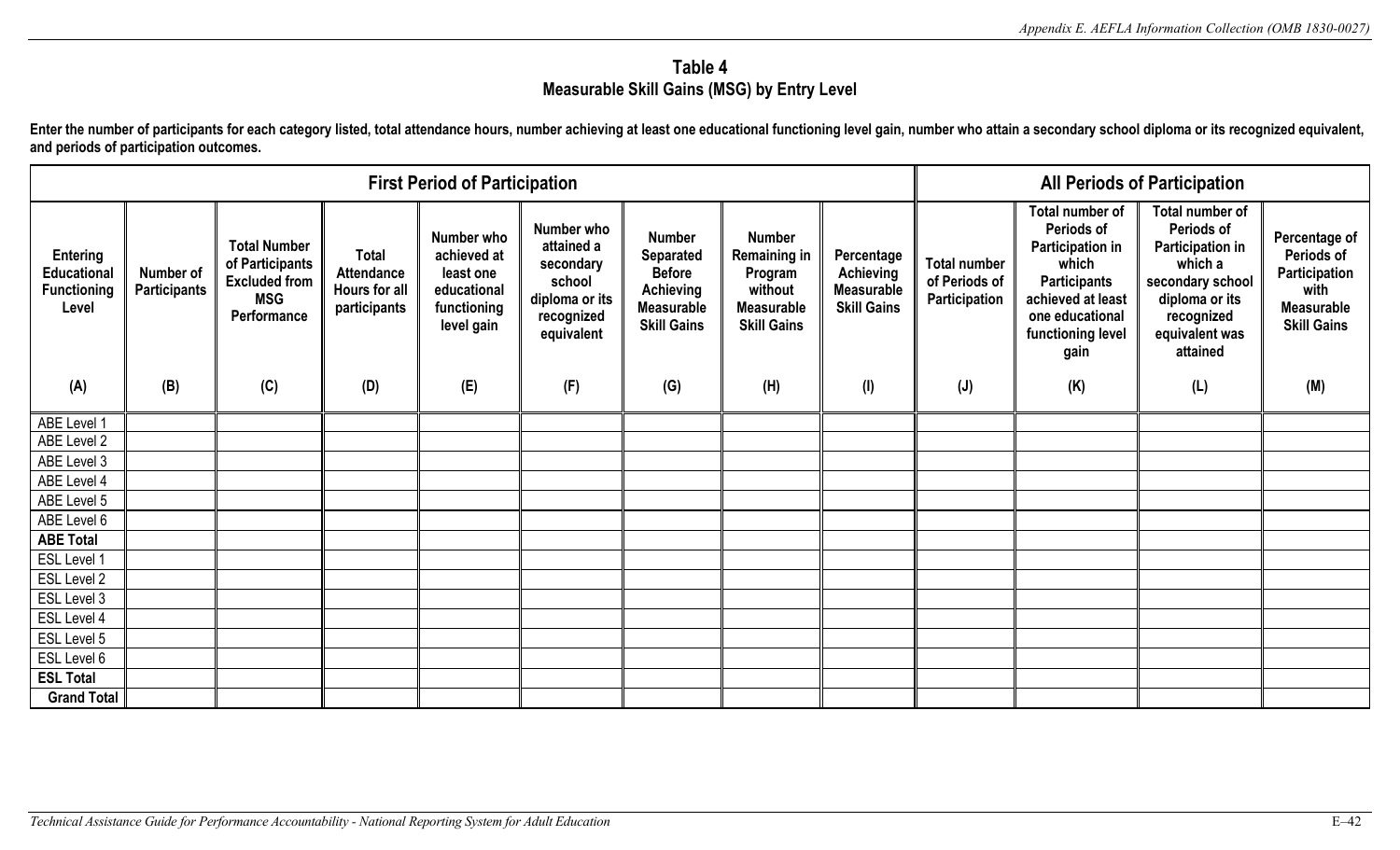- Use participant's pretest score for the 1<sup>st</sup> entry of a program year for initial placement in this table.
- For the purposes of reporting measurable skill gain on Tables 4, 4C, 8, and 10, each program entry per participant during the reporting period is considered a period of participation.
- • Count each participant only once in columns E through H. Total number of participants in column B should equal corresponding total number of participants in other NRS tables. Report the most recent measurable skill gain for a participant who achieved more than one measurable skill gain during a period of participation.
- A. No values associated with these participants should be entered into columns E-G. • The number in Column C is the number of participants who are being excluded from MSG performance due to the exclusion scenarios listed in OCTAE Program Memorandum 17-2 Attachment 2, Table
- The number in column E is the number of participants who completed one or more Educational Functioning Level (EFL) gains as measured in one of three ways: 1) by comparing a participant's initial EFL as measured by a pre-test with the participant's EFL as measured by a participant's post-test; or 2) for States that offer high school programs that lead to a secondary school diploma or its recognized equivalent, an EFL gain may be measured through the awarding of credits or Carnegie units; or 3) States may report an EFL gain for participants who exit the program and enroll in postsecondary education or training during the program year.
- Column F is the number of participants who attained a secondary school diploma or its recognized equivalent.
- Enter only the most recent achievement, if attained, per participant in column E or column F. No participant should have an achievement counted in both columns.
- participant last received services (services do not include self-service, information-only services or activities, or follow-up services), and there are no plans to provide the participant with future services. Column G is the number of participants who achieved no measurable skill gain and exited the program. The last day of service cannot be determined until at least 90 days have elapsed since the
- Column H is number of participants who remain enrolled and achieved no measurable skill gain.
- • Column *B should equal Column C + E + F* + G + H.
- Column I is calculated using the following formula: (Column I) =  $\frac{Colum E + Column F}{2}$

#### (Column B – Column C)

- Column J is the total number of periods of participation for each participant. A participant may have more than one period of participation.
- • Column K is the Total number of Periods of Participation in which at least one educational functioning level gain was achieved. Multiple outcomes are permissible for individual participants with more than one period of participation. Although participants may achieve more than one gain per period of participation, only one gain for a participant per period of participation is reported in EITHER column K or column L.
- Column L is the Total number of Periods of Participation in which a secondary school diploma or its recognized equivalent was attained. Multiple outcomes are permissible for individual participants with more than one period of participation. Although participants may achieve more than one gain per period of participation, only one gain for a participant per period of participation is reported in EITHER column K or column L.
- Column M is calculated using the following formula: (Column M) =  $\frac{Column K + Column}{2}$

(Column J)

Period of Participation: For the Measurable Skill Gains indicator, a new period of participation is counted each time a participant enrolls—even if both enrollments occur within the same program year. It is not necessary to wait until the participant exits the program in order to count a measurable skill gain, because the measurable skill gains indicator is not an exit-based indicator. The skill gain may be counted as soon as it is earned at any point during the participation period of the program year in which it was earned. A person with more than one period of participation in a program year is counted separately for each period of participation in both the numerator and denominator of each applicable performance indicator. Therefore, the person is counted multiple times— once for each period of participation. Please see OCTAE program memorandum 17-2 for examples of counting periods of participation.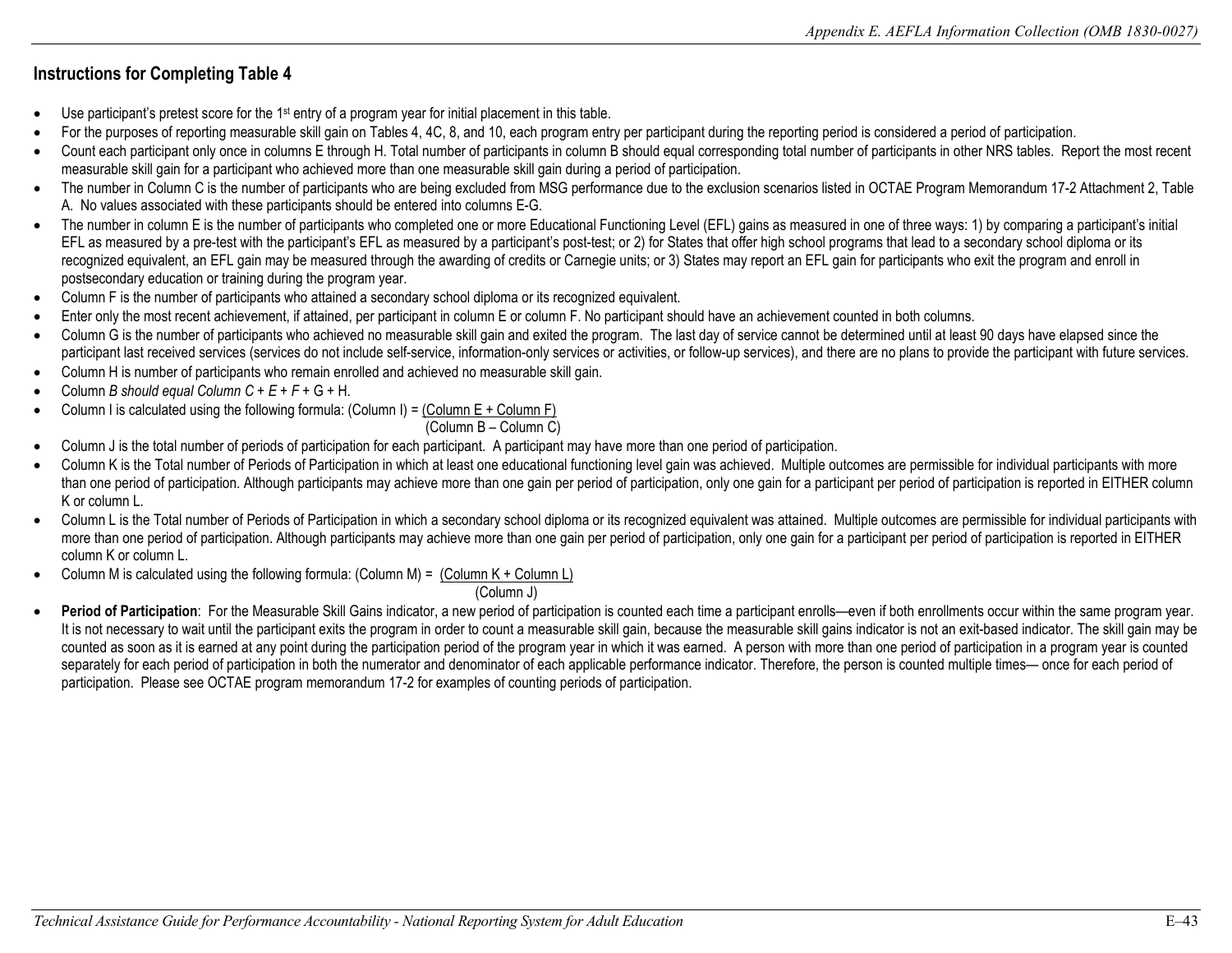# **Table 4A Educational Functioning Level Gain**

**English Language Arts (ELA)/Literacy, English Language Proficiency (ELP), Mathematics, Carnegie Units/Credits, and Transition to Postsecondary Education by Entry Level** 

**Enter number of participants achieving educational gain at each level.** 

| <b>Entering Educational</b><br><b>Functioning Level</b><br>(A) | Number of<br><b>Participants</b><br>(B) | <b>Number with</b><br><b>EFL Gain For</b><br><b>ELA/Literacy</b><br>or ELP by pre-<br>posttesting<br>(C) | Percentage<br><b>Achieving</b><br><b>ELA/Literacy</b><br>or ELP<br><b>EFL Gains</b><br>(D) | <b>Number with</b><br><b>EFL Gain For</b><br><b>Mathematics</b><br>by pre-<br>posttesting<br>(E) | Percentage<br><b>Achieving</b><br><b>Mathematics</b><br><b>EFL Gains</b><br>(F) | Number with<br><b>EFL Gain by</b><br>Carnegie<br>Units/<br><b>Credits</b><br>(G) | Percentage<br>Achieving<br><b>EFLGain by</b><br>Carnegie<br><b>Units/ Credits</b><br>(H) | <b>Number with</b><br><b>EFL Gain by</b><br><b>Transition to</b><br>Post-<br>secondary<br>Education (I) | Percentage<br><b>Achieving EFL</b><br>Gain by<br><b>Transition to</b><br>Postsecondary<br><b>Education</b><br>(J) |
|----------------------------------------------------------------|-----------------------------------------|----------------------------------------------------------------------------------------------------------|--------------------------------------------------------------------------------------------|--------------------------------------------------------------------------------------------------|---------------------------------------------------------------------------------|----------------------------------------------------------------------------------|------------------------------------------------------------------------------------------|---------------------------------------------------------------------------------------------------------|-------------------------------------------------------------------------------------------------------------------|
| ABE Level 1                                                    |                                         |                                                                                                          |                                                                                            |                                                                                                  |                                                                                 |                                                                                  |                                                                                          |                                                                                                         |                                                                                                                   |
| ABE Level 2                                                    |                                         |                                                                                                          |                                                                                            |                                                                                                  |                                                                                 |                                                                                  |                                                                                          |                                                                                                         |                                                                                                                   |
| ABE Level 3                                                    |                                         |                                                                                                          |                                                                                            |                                                                                                  |                                                                                 |                                                                                  |                                                                                          |                                                                                                         |                                                                                                                   |
| ABE Level 4                                                    |                                         |                                                                                                          |                                                                                            |                                                                                                  |                                                                                 |                                                                                  |                                                                                          |                                                                                                         |                                                                                                                   |
| ABE Level 5                                                    |                                         |                                                                                                          |                                                                                            |                                                                                                  |                                                                                 |                                                                                  |                                                                                          |                                                                                                         |                                                                                                                   |
| ABE Level 6                                                    |                                         |                                                                                                          |                                                                                            |                                                                                                  |                                                                                 |                                                                                  |                                                                                          |                                                                                                         |                                                                                                                   |
| <b>ABE Total</b>                                               |                                         |                                                                                                          |                                                                                            |                                                                                                  |                                                                                 |                                                                                  |                                                                                          |                                                                                                         |                                                                                                                   |
| <b>ESL Level 1</b>                                             |                                         |                                                                                                          |                                                                                            |                                                                                                  |                                                                                 |                                                                                  |                                                                                          |                                                                                                         |                                                                                                                   |
| ESL Level 2                                                    |                                         |                                                                                                          |                                                                                            |                                                                                                  |                                                                                 |                                                                                  |                                                                                          |                                                                                                         |                                                                                                                   |
| ESL Level 3                                                    |                                         |                                                                                                          |                                                                                            |                                                                                                  |                                                                                 |                                                                                  |                                                                                          |                                                                                                         |                                                                                                                   |
| ESL Level 4                                                    |                                         |                                                                                                          |                                                                                            |                                                                                                  |                                                                                 |                                                                                  |                                                                                          |                                                                                                         |                                                                                                                   |
| ESL Level 5                                                    |                                         |                                                                                                          |                                                                                            |                                                                                                  |                                                                                 |                                                                                  |                                                                                          |                                                                                                         |                                                                                                                   |
| ESL Level 6                                                    |                                         |                                                                                                          |                                                                                            |                                                                                                  |                                                                                 |                                                                                  |                                                                                          |                                                                                                         |                                                                                                                   |
| <b>ESL Total</b>                                               |                                         |                                                                                                          |                                                                                            |                                                                                                  |                                                                                 |                                                                                  |                                                                                          |                                                                                                         |                                                                                                                   |
| <b>Grand Total</b>                                             |                                         |                                                                                                          |                                                                                            |                                                                                                  |                                                                                 |                                                                                  |                                                                                          |                                                                                                         |                                                                                                                   |

#### **Instructions for Completing Table 4A**

- Column B is the number of participants who achieved an EFL gain during the program year.
- Both ELA/literacy or ELP and Mathematics level gains must be reported for all participants, if tested in both areas. EFL gains reported in Columns C and D may be measured by reading, writing, literacy skills, speaking or listening tests approved for use in the National Reporting System for Adult Education (NRS).
- • Report Carnegie unit/credit attainment and entry into postsecondary education for participants who achieved these outcomes. Multiple outcomes are permissible on this table for individual participants.
- In each of Columns C, E, G, and I, record the total number of participants who achieved at least one educational functioning level gain of that type.
- Calculate Percentages as follows:
	- $\circ$  Column D = Column C/Column B
	- $\circ$  Column F = Column E/Column B
	- $\circ$  Column H = Column G/Column B
	- $\circ$  Column J = Column I/Column B

*Technical Assistance Guide for Performance Accountability - National Reporting System for Adult Education* E–44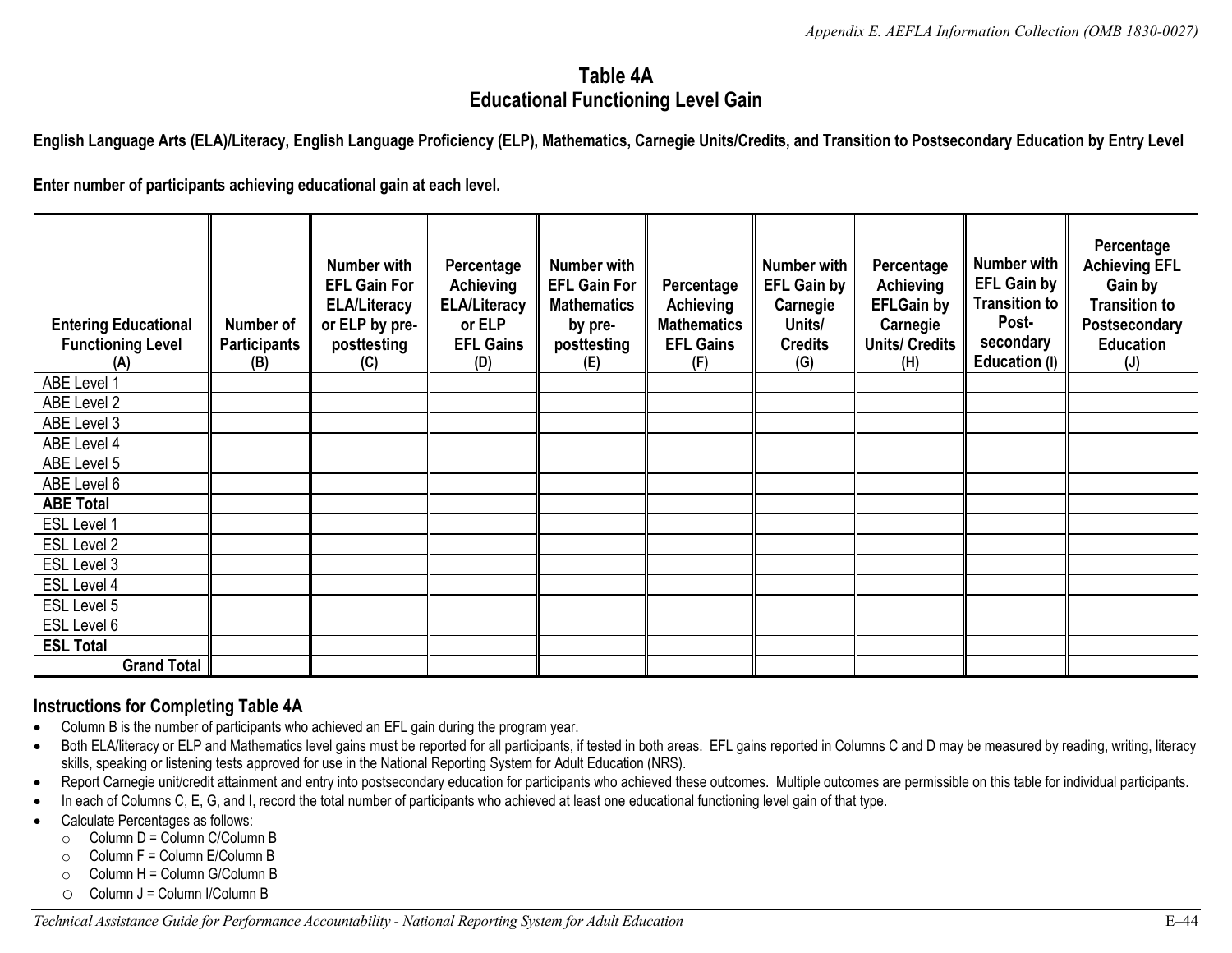# **Table 4B Educational Functioning Level Gain and Attendance for Pre- and Post-tested Participants**

**Enter the number of pre- and post-tested participants for each category listed, number of post-tested participants achieving at least one educational functioning level gain, and total attendance hours for post-tested participants.** 

| <b>Entering Educational</b><br><b>Functioning Level</b><br>(A) | Number of<br><b>Participants</b><br>(B) | <b>Total Attendance</b><br><b>Hours</b><br>(C) | <b>Number with EFL</b><br>Gain<br>(D) | <b>Number Separated</b><br><b>Before Achieving</b><br><b>EFL Gain</b><br>(E) | <b>Number</b><br>Remaining<br><b>Within Level</b><br>(F) | Percentage<br><b>Achieving EFL</b><br>Gain<br>(G) |
|----------------------------------------------------------------|-----------------------------------------|------------------------------------------------|---------------------------------------|------------------------------------------------------------------------------|----------------------------------------------------------|---------------------------------------------------|
| ABE Level 1                                                    |                                         |                                                |                                       |                                                                              |                                                          |                                                   |
|                                                                |                                         |                                                |                                       |                                                                              |                                                          |                                                   |
| ABE Level 2                                                    |                                         |                                                |                                       |                                                                              |                                                          |                                                   |
| ABE Level 3                                                    |                                         |                                                |                                       |                                                                              |                                                          |                                                   |
| ABE Level 4                                                    |                                         |                                                |                                       |                                                                              |                                                          |                                                   |
| ABE Level 5                                                    |                                         |                                                |                                       |                                                                              |                                                          |                                                   |
| <b>ABE Total</b>                                               |                                         |                                                |                                       |                                                                              |                                                          |                                                   |
| ESL Level 1                                                    |                                         |                                                |                                       |                                                                              |                                                          |                                                   |
| ESL Level 2                                                    |                                         |                                                |                                       |                                                                              |                                                          |                                                   |
| ESL Level 3                                                    |                                         |                                                |                                       |                                                                              |                                                          |                                                   |
| ESL Level 4                                                    |                                         |                                                |                                       |                                                                              |                                                          |                                                   |
| ESL Level 5                                                    |                                         |                                                |                                       |                                                                              |                                                          |                                                   |
| ESL Level 6                                                    |                                         |                                                |                                       |                                                                              |                                                          |                                                   |
| <b>ESL Total</b>                                               |                                         |                                                |                                       |                                                                              |                                                          |                                                   |
| <b>Total</b>                                                   |                                         |                                                |                                       |                                                                              |                                                          |                                                   |

### **Instructions for Completing Table 4B**

#### **Include in this table only participants who are both pre- and post-tested.**

- Column *D* is the total number of participants (both exited and continuing) who achieved at least one EFL gain by completing at least one level through pre- and post-testing.
- services (services do not include self-service, information-only services or activities, or follow-up services), and there are no plans to provide the participant with future services. • Column *E* is the number of participants who achieved no EFL gain and exited the program. The last day of service cannot be determined until at least 90 days have elapsed since the participant last received
- Column *F* represents the number of participants still enrolled who are at the same EFL level as when they entered.
- • Column *D + E + F* should equal the total in Column *B.*
- Each row total in Column *G* is calculated using the following formula:  $G = \frac{ColumnD}{ColumnB}$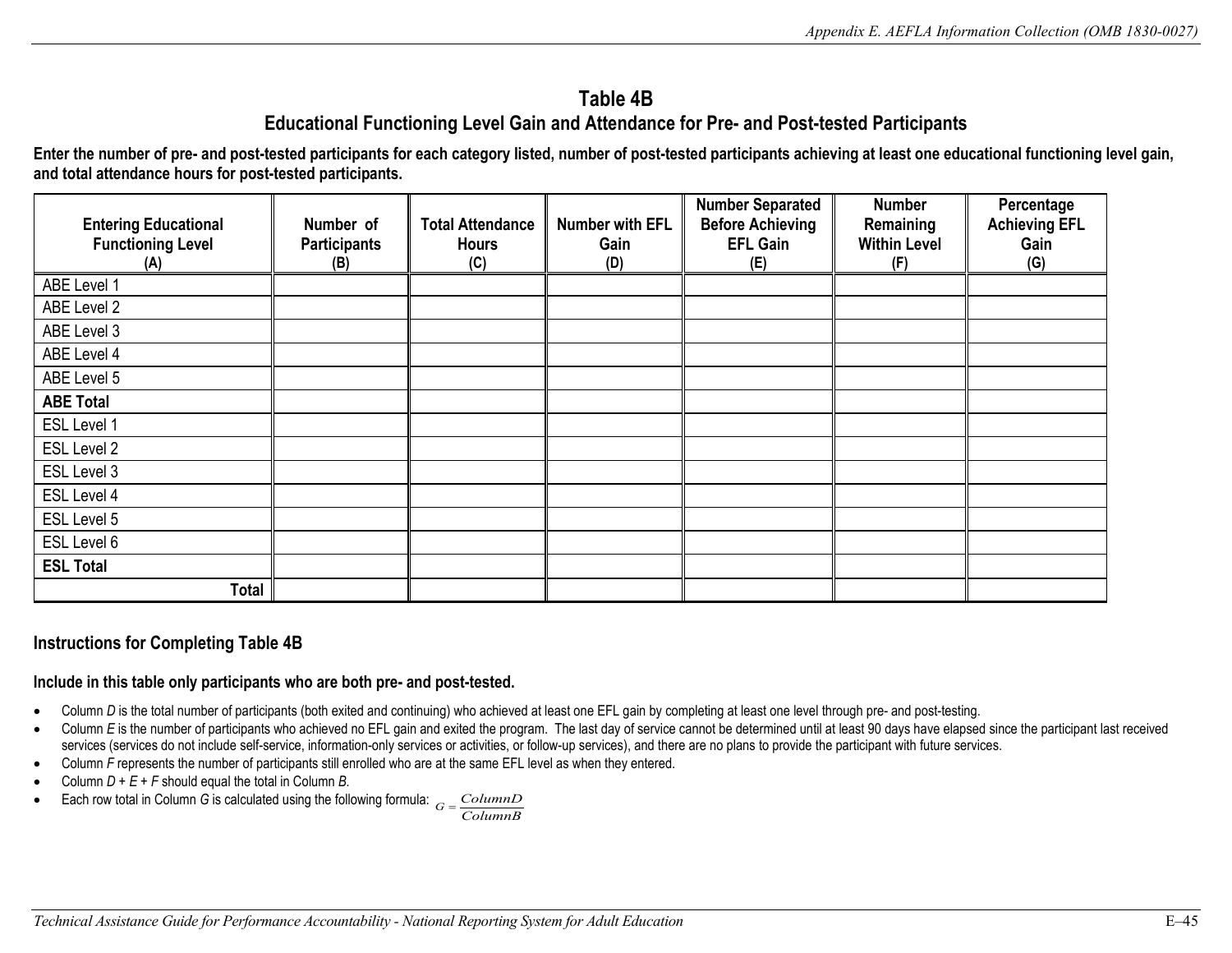# **Table 4C Measurable Skill Gains by Entry Level for Participants in Distance Education**

 **Enter the number of distance education participants for each category listed, total attendance hours, number achieving at least one educational functioning level gain, number who attain a secondary school diploma or its recognized equivalent, and periods of participation outcomes.** 

|                                                                      |                                  |                                                                    | <b>All Periods of Participation</b>                |                                                                                               |                                                                                                                   |                                                                                                |                                                                           |                                                          |                                                                                                          |                                                                                                 |
|----------------------------------------------------------------------|----------------------------------|--------------------------------------------------------------------|----------------------------------------------------|-----------------------------------------------------------------------------------------------|-------------------------------------------------------------------------------------------------------------------|------------------------------------------------------------------------------------------------|---------------------------------------------------------------------------|----------------------------------------------------------|----------------------------------------------------------------------------------------------------------|-------------------------------------------------------------------------------------------------|
| <b>Entering</b><br><b>Educational</b><br><b>Functioning</b><br>Level | Number of<br><b>Participants</b> | <b>Total</b><br><b>Attendance</b><br>Hours for all<br>participants | Number who<br>achieved at<br>least one EFL<br>gain | Number who<br>attained a<br>secondary<br>school diploma<br>or its<br>recognized<br>equivalent | <b>Number</b><br><b>Separated</b><br><b>Before</b><br><b>Achieving</b><br><b>Measurable</b><br><b>Skill Gains</b> | <b>Number</b><br>Remaining<br>in Program<br>without<br><b>Measurable</b><br><b>Skill Gains</b> | Percentage<br><b>Achieving</b><br><b>Measurable</b><br><b>Skill Gains</b> | <b>Total</b><br>number of<br>Periods of<br>Participation | <b>Total number</b><br>of Periods of<br>Participation<br>with<br><b>Measurable</b><br><b>Skill Gains</b> | Percentage of<br>Periods of<br>Participation<br>with<br><b>Measurable</b><br><b>Skill Gains</b> |
| (A)                                                                  | (B)                              | (C)                                                                | (D)                                                | (E)                                                                                           | (F)                                                                                                               | (G)                                                                                            | (H)                                                                       | (1)                                                      | (J)                                                                                                      | (K)                                                                                             |
| ABE Level 1                                                          |                                  |                                                                    |                                                    |                                                                                               |                                                                                                                   |                                                                                                |                                                                           |                                                          |                                                                                                          |                                                                                                 |
| ABE Level 2                                                          |                                  |                                                                    |                                                    |                                                                                               |                                                                                                                   |                                                                                                |                                                                           |                                                          |                                                                                                          |                                                                                                 |
| ABE Level 3                                                          |                                  |                                                                    |                                                    |                                                                                               |                                                                                                                   |                                                                                                |                                                                           |                                                          |                                                                                                          |                                                                                                 |
| ABE Level 4                                                          |                                  |                                                                    |                                                    |                                                                                               |                                                                                                                   |                                                                                                |                                                                           |                                                          |                                                                                                          |                                                                                                 |
| ABE Level 5                                                          |                                  |                                                                    |                                                    |                                                                                               |                                                                                                                   |                                                                                                |                                                                           |                                                          |                                                                                                          |                                                                                                 |
| ABE Level 6                                                          |                                  |                                                                    |                                                    |                                                                                               |                                                                                                                   |                                                                                                |                                                                           |                                                          |                                                                                                          |                                                                                                 |
| <b>ABE Total</b>                                                     |                                  |                                                                    |                                                    |                                                                                               |                                                                                                                   |                                                                                                |                                                                           |                                                          |                                                                                                          |                                                                                                 |
| ESL Level 1                                                          |                                  |                                                                    |                                                    |                                                                                               |                                                                                                                   |                                                                                                |                                                                           |                                                          |                                                                                                          |                                                                                                 |
| ESL Level 2                                                          |                                  |                                                                    |                                                    |                                                                                               |                                                                                                                   |                                                                                                |                                                                           |                                                          |                                                                                                          |                                                                                                 |
| ESL Level 3                                                          |                                  |                                                                    |                                                    |                                                                                               |                                                                                                                   |                                                                                                |                                                                           |                                                          |                                                                                                          |                                                                                                 |
| ESL Level 4                                                          |                                  |                                                                    |                                                    |                                                                                               |                                                                                                                   |                                                                                                |                                                                           |                                                          |                                                                                                          |                                                                                                 |
| ESL Level 5                                                          |                                  |                                                                    |                                                    |                                                                                               |                                                                                                                   |                                                                                                |                                                                           |                                                          |                                                                                                          |                                                                                                 |
| ESL Level 6                                                          |                                  |                                                                    |                                                    |                                                                                               |                                                                                                                   |                                                                                                |                                                                           |                                                          |                                                                                                          |                                                                                                 |
| <b>ESL Total</b>                                                     |                                  |                                                                    |                                                    |                                                                                               |                                                                                                                   |                                                                                                |                                                                           |                                                          |                                                                                                          |                                                                                                 |
| <b>Grand Total</b>                                                   |                                  |                                                                    |                                                    |                                                                                               |                                                                                                                   |                                                                                                |                                                                           |                                                          |                                                                                                          |                                                                                                 |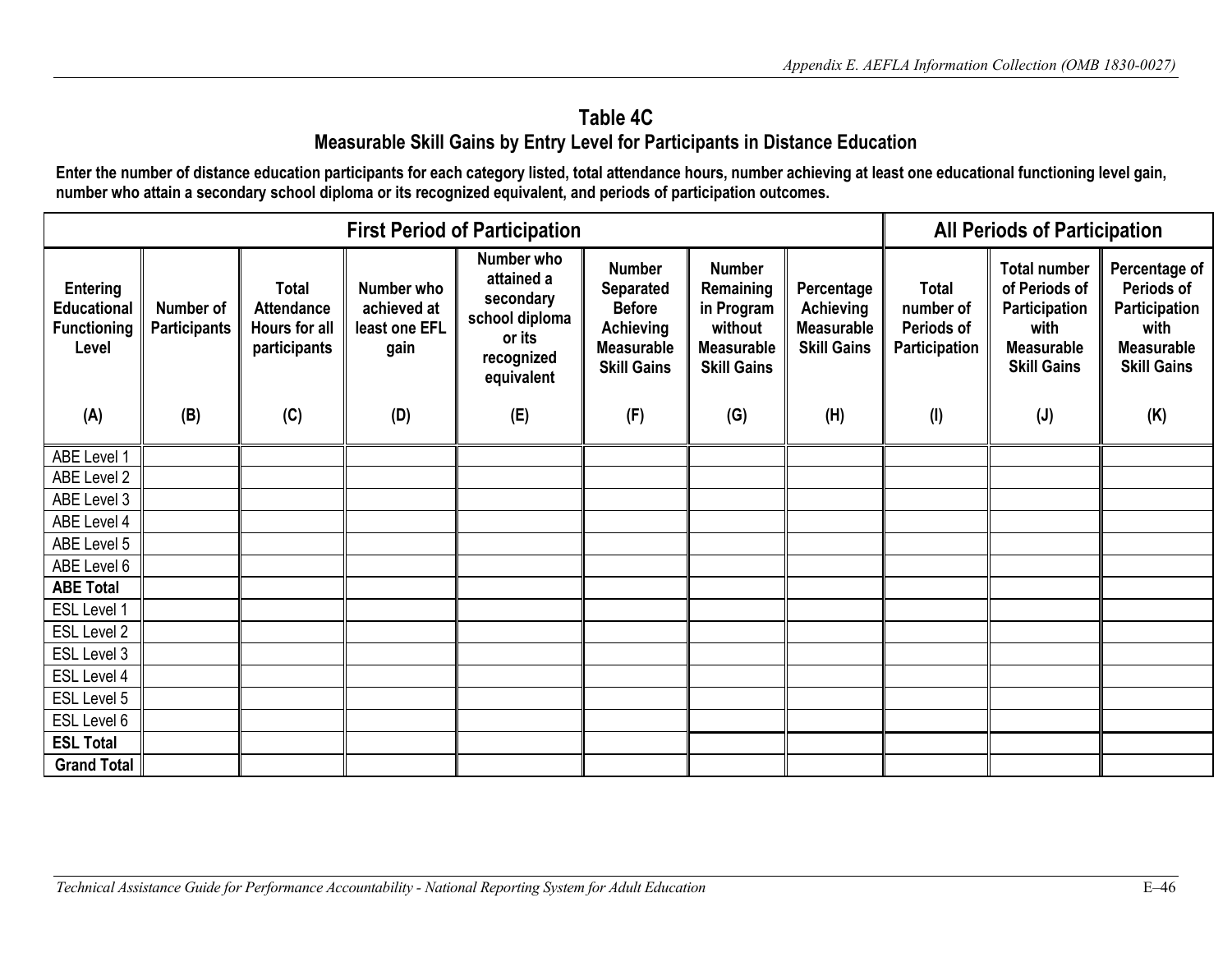#### **Include in this table only participants who are counted as distance education participants . This table is a subset of the participants reported in Table 4.**

- • Participant data for all periods of participation are included on this table if the participant met the State's definition of a distance education participant during the program year.
- Use participant's pretest score for initial placement in this table.
- For the purposes of reporting measurable skill gain on Tables 4, 4C, 8, and 10, each program entry per participant during the reporting period is considered a period of participation.
- Count each participant only once in columns D through G.
- education or training during the program year. • The number in column D is the number of participants who completed one or more EFL gains as measured in one of three ways: 1) by comparing a participant's initial EFL as measured by a pre-test with the participant's EFL as measured by a participant's post-test; or 2) for States that offer high school programs that lead to a secondary school diploma or its recognized equivalent, an EFL gain may be measured through the awarding of credits or Carnegie units: or 3) States may report an EFL gain for participants who exit the program and enroll in postsecondary
- Column E is the number of participants who attained a secondary school diploma or its recognized equivalent.
- Enter only the most recent achievement, if attained, per participant in column D or column E.
- the participant last received services (services do not include self-service, information-only services or activities, or follow-up services), and there are no plans to provide the participant with • Column F is the number of participants who achieved no measurable skill gain and exited the program. The last day of service cannot be determined until at least 90 days have elapsed since future services.
- Column G is number of participants who remain enrolled and achieved no measurable skill gain.
- Column  $D + E + F + G$  should equal the total in Column *B*.
- Column H is calculated using the following formula: (Column H) = (Column D + Column E)

(Column B)

- Column I is the total number of periods of participation for each participant. A participant may have more than one period of participation.
- • Column J is the number of periods of participation in which a measurable skill gain is achieved. Multiple outcomes are permissible for individual participants with more than one period of participation. Participants may achieve more than one gain per period of participation. However, only one gain for a participant per period of participation is reported in column J.
- Column K is calculated using the following formula: (Column H) =  $\frac{(\text{Column J})}{\text{Column J}}$

(Column I)

• **Period of Participation**: For the Measurable Skill Gains indicator, a new period of participation is counted each time a participant enrolls—even if both enrollments occur within the same program year. It is not necessary to wait until the participant exits the program in order to count a measurable skill gain, because the measurable skill gains indicator is not an exit-based indicator. The skill gain may be counted as soon as it is earned at any point during the participation period of the program year in which it was earned. A person with more than one period of participation in a program year is counted separately for each period of participation in both the numerator and denominator of each applicable performance indicator. Therefore, the person is counted multiple times— once for each period of participation. Please see OCTAE program memorandum 17-2 for examples of counting periods of participation.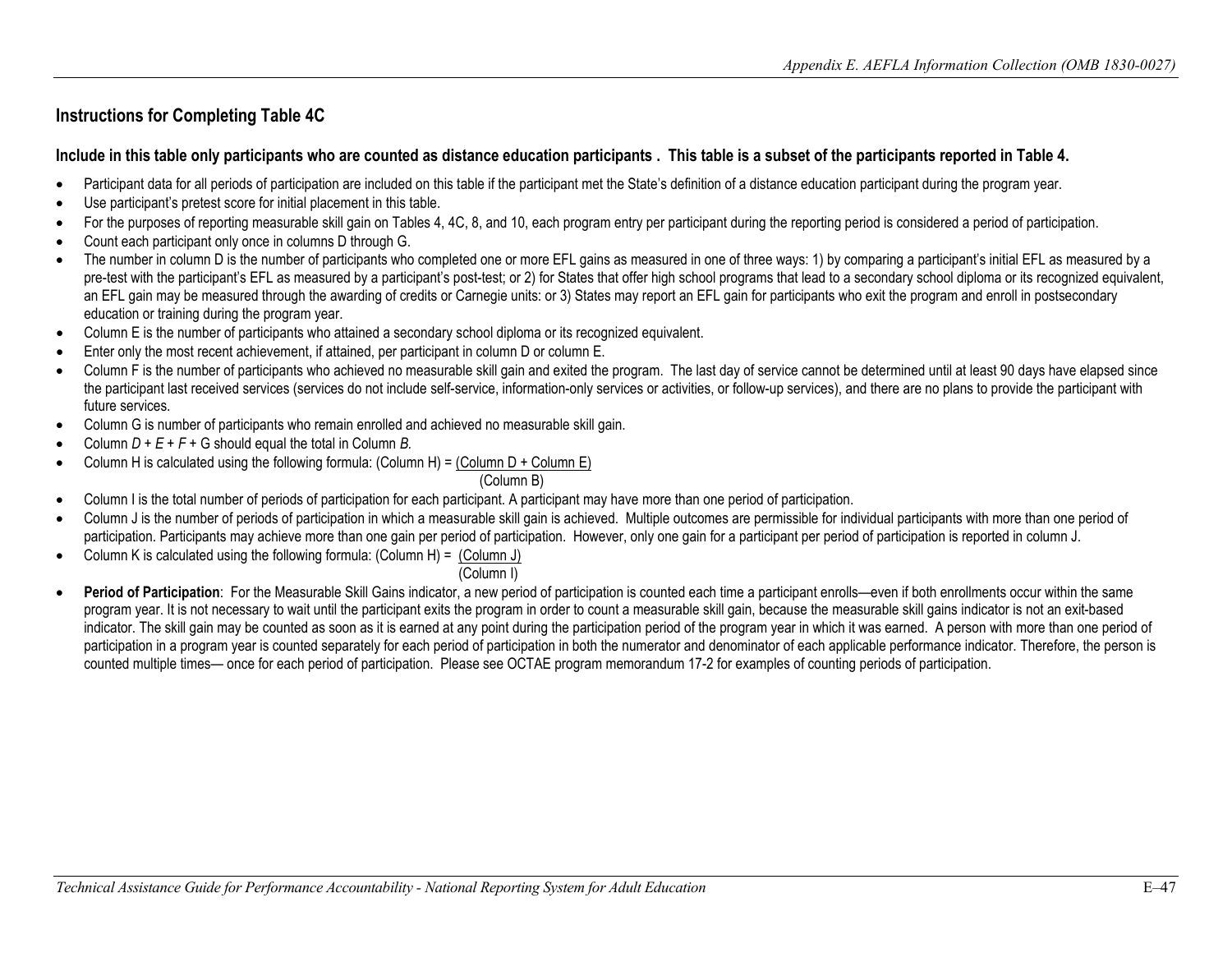|                                                                                                                                                                                         | <b>First Period of Participation</b>           |                                                                                                           | <b>All Periods of Participation</b>                                           |                                             |                                                                                                                                                                                                            |                                                                                                                 |
|-----------------------------------------------------------------------------------------------------------------------------------------------------------------------------------------|------------------------------------------------|-----------------------------------------------------------------------------------------------------------|-------------------------------------------------------------------------------|---------------------------------------------|------------------------------------------------------------------------------------------------------------------------------------------------------------------------------------------------------------|-----------------------------------------------------------------------------------------------------------------|
| Primary Indicators of<br>Performance                                                                                                                                                    | Number of<br><b>Participants</b><br>who Exited | Number of<br>Participants who<br><b>Exited Achieving</b><br>Outcome or<br><b>Median Earnings</b><br>Value | Percentage<br>οf<br><b>Participants</b><br><b>Achieving</b><br><b>Outcome</b> | <b>Total</b><br>Periods of<br>Participation | <b>Total Number</b><br>of Periods of<br>Participation in<br>which<br><b>Participants</b><br><b>Achieved</b><br>Outcome or<br><b>Median</b><br><b>Earnings Value</b><br>for All Periods<br>of Participation | Percentage<br>of<br><b>Participants</b><br>in All<br>Periods of<br>Participation<br>Achieving<br><b>Outcome</b> |
| (A)                                                                                                                                                                                     | (B)                                            | (C)                                                                                                       | (D)                                                                           | (E)                                         | (F)                                                                                                                                                                                                        | (G)                                                                                                             |
| <b>Employment Second</b><br>Quarter after exit *                                                                                                                                        |                                                |                                                                                                           |                                                                               |                                             |                                                                                                                                                                                                            |                                                                                                                 |
| <b>Employment Fourth</b><br>Quarter after exit *                                                                                                                                        |                                                |                                                                                                           |                                                                               |                                             |                                                                                                                                                                                                            |                                                                                                                 |
| <b>Median Earnings Second</b><br>Quarter after exit **                                                                                                                                  |                                                |                                                                                                           | N/A                                                                           |                                             |                                                                                                                                                                                                            | N/A                                                                                                             |
| <b>Attained a Secondary</b><br><b>School</b><br>Diploma/Recognized<br><b>Equivalent and Enrolled in</b><br><b>Postsecondary Education</b><br>or Training within one year<br>of exit *** |                                                |                                                                                                           |                                                                               |                                             |                                                                                                                                                                                                            |                                                                                                                 |
| <b>Attained a Secondary</b><br><b>School</b><br>Diploma/Recognized<br><b>Equivalent and Employed</b><br>within one year of exit ***                                                     |                                                |                                                                                                           |                                                                               |                                             |                                                                                                                                                                                                            |                                                                                                                 |
| <b>Attained a Postsecondary</b><br>Credential while enrolled or<br>within one year of exit ****                                                                                         |                                                |                                                                                                           |                                                                               |                                             |                                                                                                                                                                                                            |                                                                                                                 |
| <b>Attained any credential</b><br>(unduplicated)******                                                                                                                                  |                                                |                                                                                                           |                                                                               |                                             |                                                                                                                                                                                                            |                                                                                                                 |

 **Primary Indicators of Performance Table 5**

**Note**: All shaded columns will be calculated automatically by OCTAE's data system.

For the purposes of reporting on Employment 2<sup>nd</sup> Quarter, Employment 4<sup>th</sup> Quarter, Median Earnings, and the Credential Attainment indicators on Tables 5, 5A, 8, 9, 10, and 11 each program entry and exit per participant during the reporting period is considered a period of participation.

Do not exclude participants because of missing Social Security numbers or other missing data**.**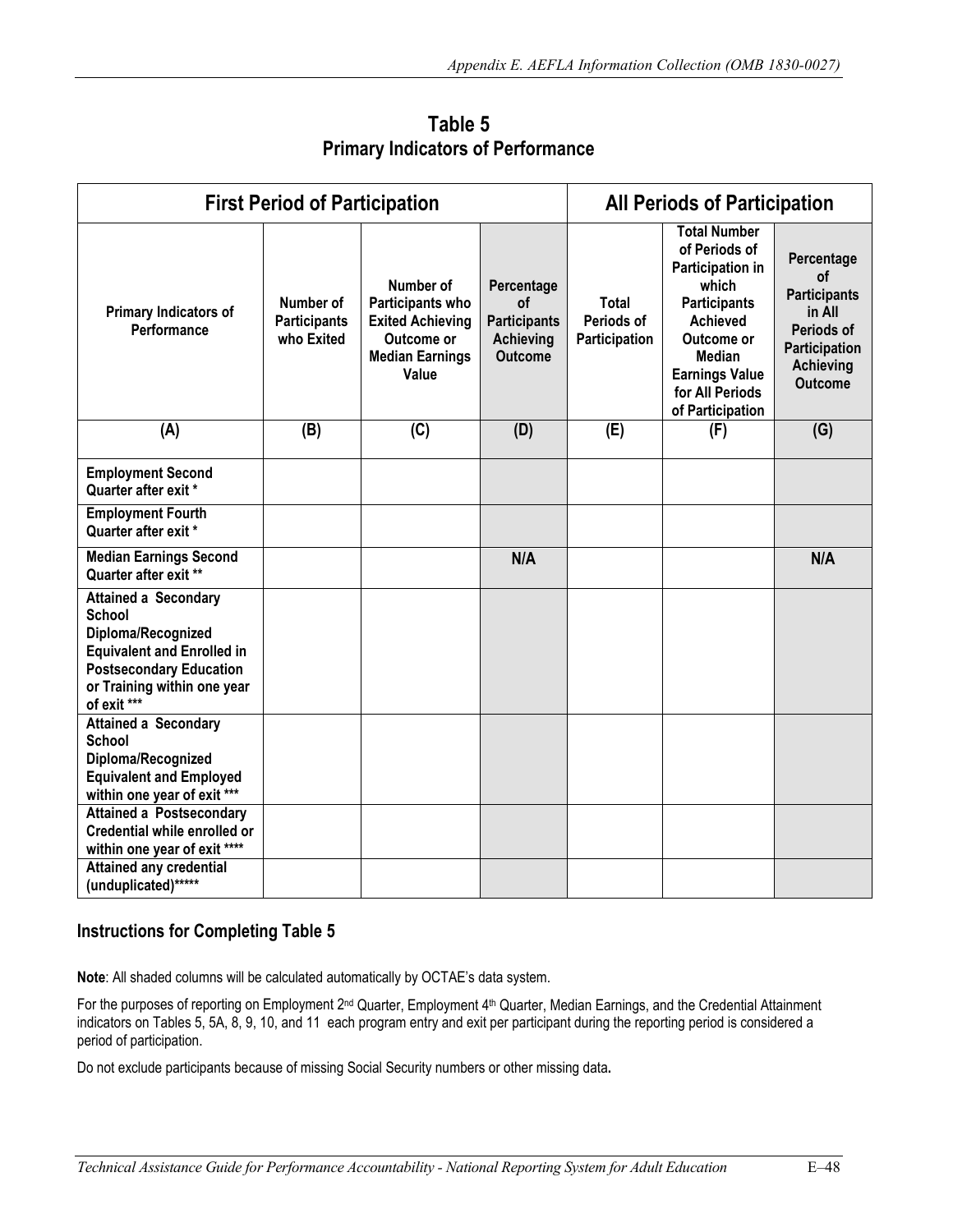the participant last received services. Services do not include self-service, information-only services or activities, or follow-up services.<br>This also requires that there are no plans to provide the participant with futu **Exit**: The exit date is the last date of service. The last day of service cannot be determined until at least 90 days have elapsed since

 participant re-enters and exits the program—even if both exits occur during the same program year. A person with more than one **Period of Participation**: For all indicators, except measurable skill gains, a period of participation refers to the period of time beginning when an individual becomes a participant and ending on the participant's date of exit from the program. States must count each participant's exit during the same program year as a separate period of participation for purposes of calculating levels of performance. For all indicators, except the measurable skill gains indicator, a new period of participation is counted each time a period of participation in a program year is counted separately for each period of participation in both the numerator and denominator of each applicable performance indicator. Therefore, the person is counted multiple times— once for each period of participation. Please see OCTAE program memorandum 17-2 for examples of counting periods of participation.

 or incarcerated individuals under section 225 of WIOA who exited the AEFLA program but are still incarcerated. \* Report in Column B (second and fourth quarter employment) the total number of participants who exited during the appropriate cohort period, excluding participants who exited due to the exclusions listed in OCTAE Memorandum 17-2 Attachment 2: Table A

\*\* Report in Column B (Median Earnings) the total number of participants who exited during the appropriate cohort period and who were employed in the second quarter after program exit, excluding participants who exited due to the exclusions listed in OCTAE Program Memorandum 17-2 Attachment 2: Table A or incarcerated individuals under section 225 who exited the AEFLA program but are still incarcerated.

 \*\*\* Report in Column B (secondary school credential attainment) the total number of participants without a secondary school credential Memorandum 17-2 Attachment 2: Table A or incarcerated individuals under section 225 who exited the AEFLA program but remain or recognized equivalent who exited during the appropriate cohort period who entered at, or advanced into, a secondary school level program (9th grade equivalent or higher), excluding participants who exited due to the exclusions listed in OCTAE Program incarcerated. Participants may potentially be reported in both secondary school credential rows and the postsecondary credential row. For participants included in the secondary school credential denominator who do not achieve a qualifying secondary school credential or recognized equivalent, choose only one row to report for Column B. For participants who achieved a secondary school credential or a recognized equivalent, enrolled in postsecondary education or training, and were employed within one year of exit, Column B and Column C would be reported for BOTH secondary school credential rows.

 \*\*\*\* Report in Column B (postsecondary credential attainment) the total number of participants who during the appropriate cohort incarcerated. Participants may potentially be reported in both secondary school credential rows and the postsecondary credential row. period were also enrolled in a postsecondary education or training program leading to a recognized postsecondary credential and exited that postsecondary training program, excluding participants who exited due to the exclusions listed in OCTAE Program Memorandum 17-2 Attachment 2: Table A or incarcerated individuals under section 225 who exited the AEFLA program but are still

 requirements for inclusion in both the secondary and postsecondary credential cohorts would only be recorded once in Column B. \*\*\*\*\* Report in Column B (Attained any credential (unduplicated)) the unduplicated total number of participants who EITHER: (1) did not possess a secondary school credential or recognized equivalent and exited during the appropriate cohort period who entered at, or advanced into, a secondary school level program (9<sup>th</sup> grade equivalent or higher) OR (2) were co-enrolled in a postsecondary education or training program leading to a recognized postsecondary credential and exited that postsecondary training program; excluding participants who exited due to the exclusions listed in OCTAE Program Memorandum 17-2 Attachment 2: Table A or incarcerated individuals under section 225 who exited the AEFLA program but remain incarcerated. Participants who meet the

 incarcerated individuals under section 225 who exited the AEFLA program but are still incarcerated. Participants who earn both a secondary and postsecondary credential would only be recorded once in Column C. Column C (except for Median Earnings) is the number of participants that achieved each outcome. For Median Earnings reporting, Column C is the median earnings value which is the midpoint between lowest and highest quarterly wage, in U.S. dollars, for the total number of participants who exited during the appropriate cohort period and who were employed in the second quarter after program exit, excluding participants who exited due to the exclusions listed in OCTAE Program Memorandum 17-2 Attachment 2: Table A or

Column C, for median earnings, is the quarterly wage value for participants employed in the 2<sup>nd</sup> quarter after exit.

 greater than 100 percent. Column D (except for Median Earnings) is the number in Column C divided by the number in Column B. Column D should never be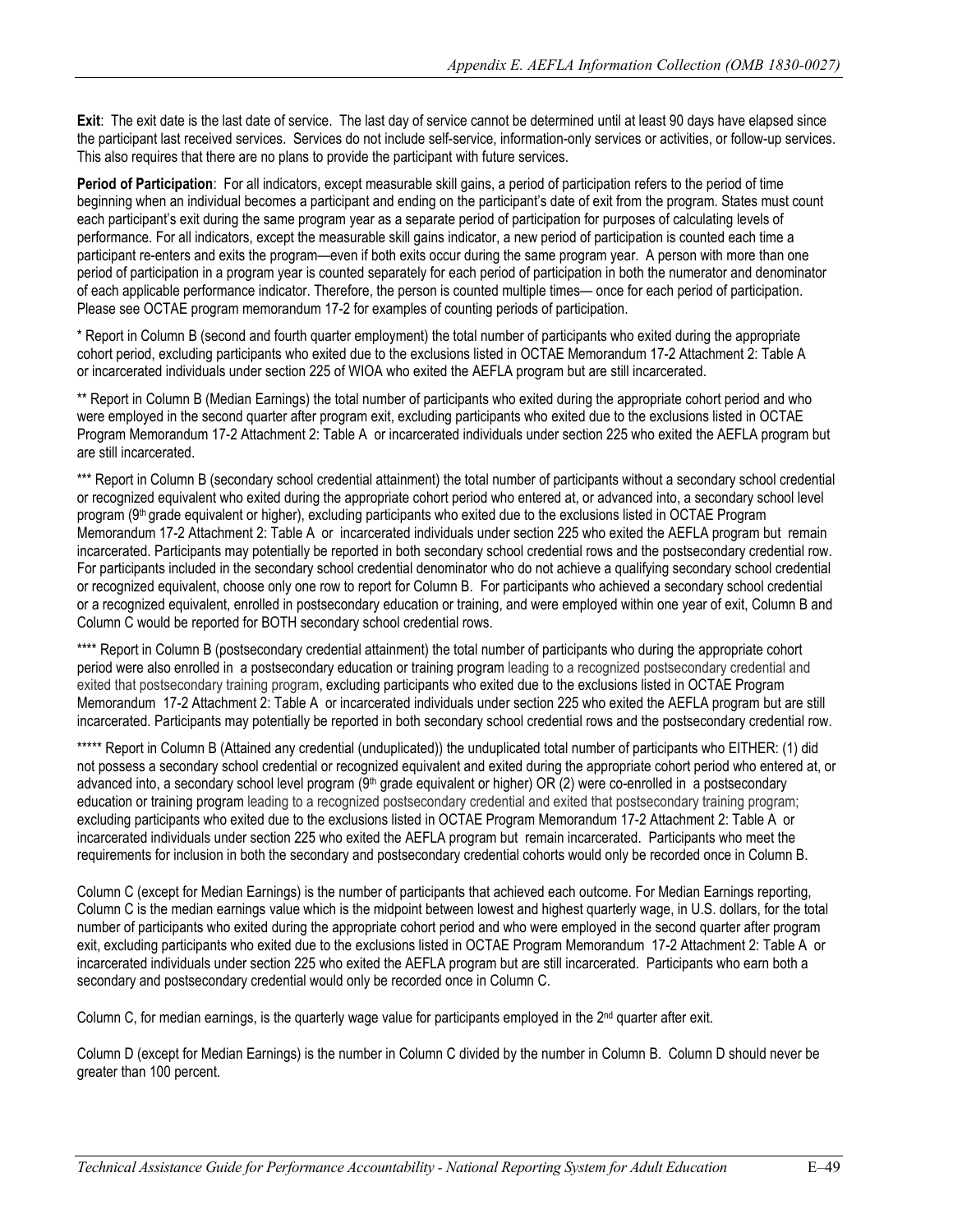Column E is the total number of periods of participation for each participant reported in column B. This number will be greater than or equal to the number of participants in Column B.

Column F (except for Median Earnings) is the number of periods of participation in which the outcome was achieved.

. For Median Earnings reporting, Column F is the median earnings value which is the midpoint between lowest and highest quarterly wage, in U.S. dollars, for the total number of periods of participation, excluding incarcerated individuals under section 225 who exited the AEFLA program but are still incarcerated.

Column F, for Median Earnings, is the median value for quarterly wage values from all PoPs reported for participants employed in the 2<sup>nd</sup> quarter after exit. In cases where participants have multiple PoPs, there would be the same number of instances of a quarterly earnings value. Those values would all be included in the final matrix of values used to determine the median quarterly earnings value for a State.

greater than 100 percent. Column G (except for Median Earnings) is the number in Column F divided by the number in Column E. Column G should never be

Columns D and G are not applicable to Median Earnings.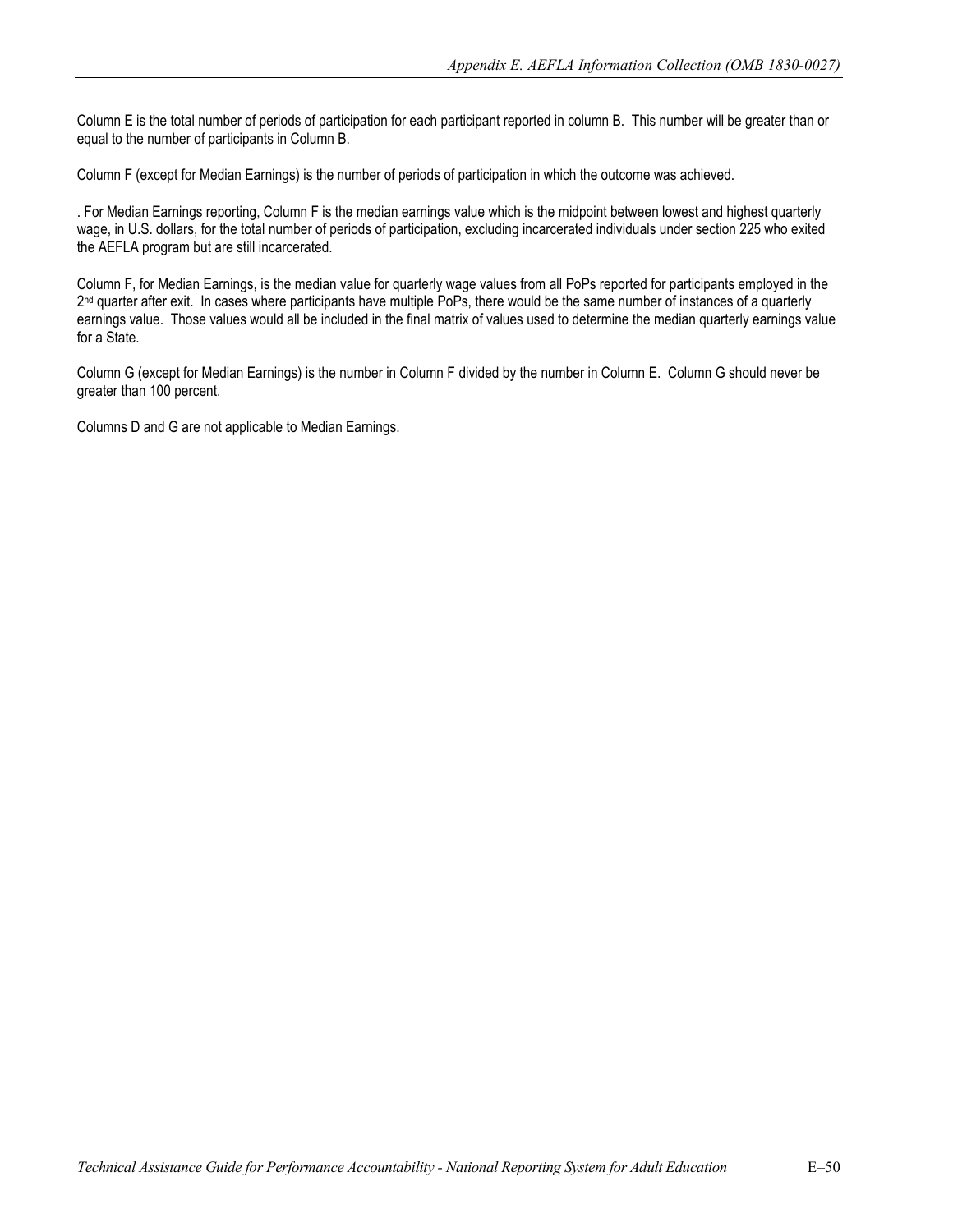| Table 5A                                                                        |
|---------------------------------------------------------------------------------|
| <b>Primary Indicators of Performance for Participants in Distance Education</b> |

|                                                                                                                                                                                     | <b>First Period of Participation</b>           |                                                                                                                     | <b>All Periods of Participation</b>                                        |                                      |                                                                                                                                                                                                            |                                                                                                                         |
|-------------------------------------------------------------------------------------------------------------------------------------------------------------------------------------|------------------------------------------------|---------------------------------------------------------------------------------------------------------------------|----------------------------------------------------------------------------|--------------------------------------|------------------------------------------------------------------------------------------------------------------------------------------------------------------------------------------------------------|-------------------------------------------------------------------------------------------------------------------------|
| Primary Indicators of<br>Performance                                                                                                                                                | Number of<br><b>Participants</b><br>who Exited | Number of<br><b>Participants</b><br>who Exited<br>Achieving<br>Outcome or<br><b>Median</b><br><b>Earnings Value</b> | Percentage of<br><b>Participants</b><br><b>Achieving</b><br><b>Outcome</b> | Total<br>Periods of<br>Participation | <b>Total Number of</b><br>Periods of<br>Participation in<br>which<br><b>Participants</b><br><b>Achieved</b><br>Outcome or<br><b>Median</b><br><b>Earnings Value</b><br>for All Periods<br>of Participation | Percentage of<br>Participants in<br><b>All Periods of</b><br><b>Participation</b><br><b>Achieving</b><br><b>Outcome</b> |
| (A)                                                                                                                                                                                 | (B)                                            | (C)                                                                                                                 | (D)                                                                        | (E)                                  | (F)                                                                                                                                                                                                        | (G)                                                                                                                     |
| <b>Employment Second</b><br>Quarter after exit                                                                                                                                      |                                                |                                                                                                                     |                                                                            |                                      |                                                                                                                                                                                                            |                                                                                                                         |
| <b>Employment Fourth</b><br>Quarter after exit                                                                                                                                      |                                                |                                                                                                                     |                                                                            |                                      |                                                                                                                                                                                                            |                                                                                                                         |
| <b>Median Earnings Second</b><br>Quarter after exit                                                                                                                                 |                                                |                                                                                                                     | N/A                                                                        |                                      |                                                                                                                                                                                                            | N/A                                                                                                                     |
| <b>Attained a Secondary</b><br><b>School</b><br>Diploma/Recognized<br><b>Equivalent and Enrolled</b><br>in Postsecondary<br><b>Education or Training</b><br>within one year of exit |                                                |                                                                                                                     |                                                                            |                                      |                                                                                                                                                                                                            |                                                                                                                         |
| <b>Attained a Secondary</b><br><b>School</b><br>Diploma/Recognized<br><b>Equivalent and</b><br><b>Employed within one</b><br>year of exit                                           |                                                |                                                                                                                     |                                                                            |                                      |                                                                                                                                                                                                            |                                                                                                                         |
| <b>Attained a</b><br>Postsecondary<br><b>Credential while enrolled</b><br>or within one year of exit                                                                                |                                                |                                                                                                                     |                                                                            |                                      |                                                                                                                                                                                                            |                                                                                                                         |

Include only participants who are counted as distance education participants. Distance education participants are also included in Table 5. Participant data for all periods of participation are included on this table, if the participant met the State's definition of a distance education participant during the program year.

#### **Follow instructions for completing Table 5.**

Note: All shaded columns will be calculated automatically by OCTAE's data system.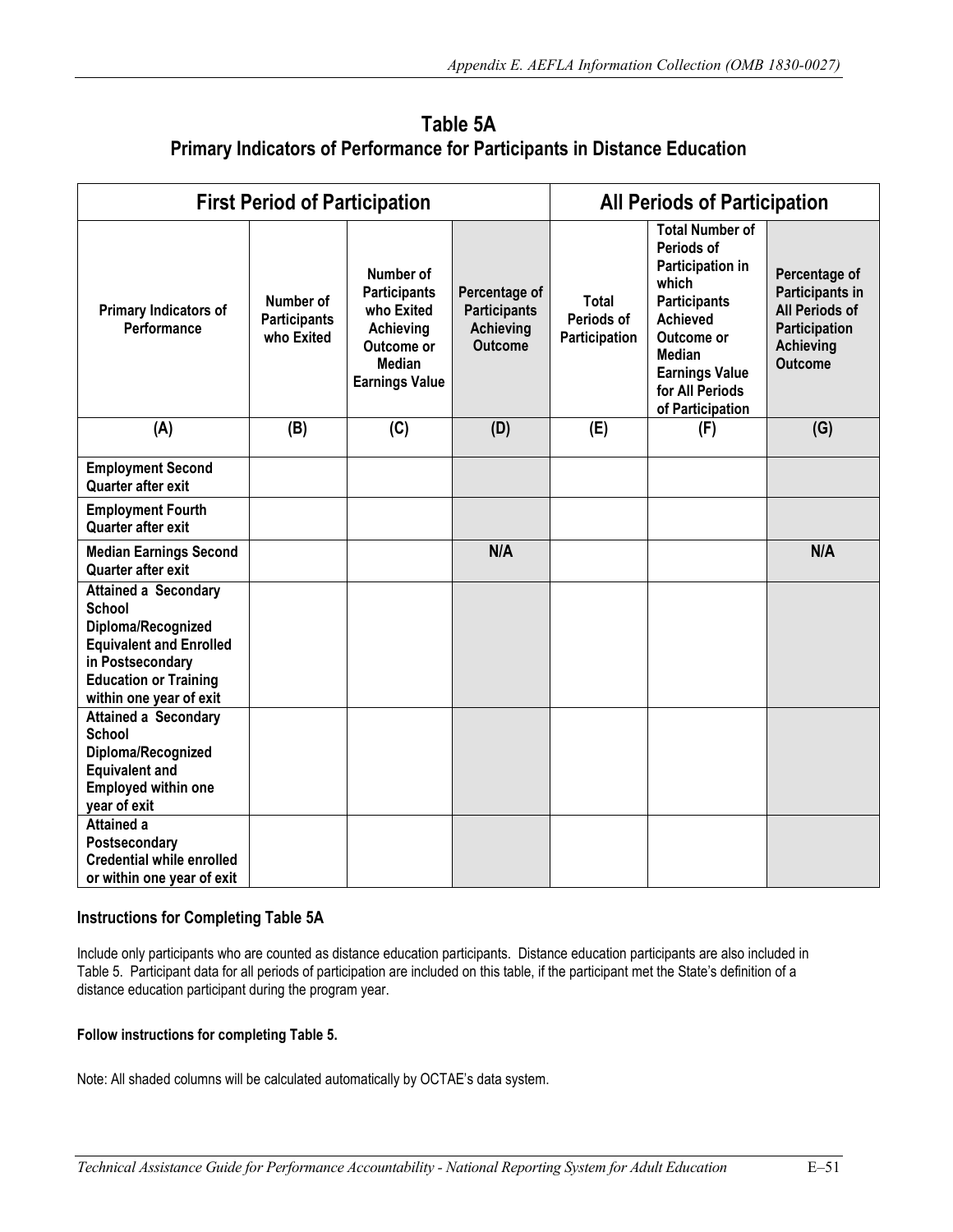# **Participant Status and Program Enrollment Table 6**

### **Enter the number of participants for each of the categories listed.**

| <b>Participant Status at Program Entry</b><br>(A)                                                      | <b>Number</b><br>(B)                |                           |  |  |  |
|--------------------------------------------------------------------------------------------------------|-------------------------------------|---------------------------|--|--|--|
| Employed                                                                                               |                                     |                           |  |  |  |
| Employed, but Received Notice of Termination of<br><b>Employment or Military Separation is pending</b> |                                     |                           |  |  |  |
| Unemployed                                                                                             |                                     |                           |  |  |  |
| Not in the Labor Force                                                                                 |                                     |                           |  |  |  |
| <b>TOTAL</b>                                                                                           |                                     |                           |  |  |  |
| <b>Highest Degree or Level of School Completed *</b>                                                   | <b>US-Based</b><br><b>Schooling</b> | Non-US-Based<br>Schooling |  |  |  |
| No schooling                                                                                           |                                     |                           |  |  |  |
| Grades 1-5                                                                                             |                                     |                           |  |  |  |
| Grades 6-8                                                                                             |                                     |                           |  |  |  |
| Grades 9-12 (no diploma)                                                                               |                                     |                           |  |  |  |
| Secondary School Diploma                                                                               |                                     |                           |  |  |  |
| Secondary School Recognized Equivalent                                                                 |                                     |                           |  |  |  |
| Some Postsecondary education, no degree                                                                |                                     |                           |  |  |  |
| Postsecondary or professional degree                                                                   |                                     |                           |  |  |  |
| Unknown                                                                                                |                                     |                           |  |  |  |
| <b>TOTAL (both US Based and Non-US Based)</b>                                                          |                                     |                           |  |  |  |
| Program Type **                                                                                        |                                     |                           |  |  |  |
| In Family Literacy Program                                                                             |                                     |                           |  |  |  |
| In Workplace Adult Education and Literacy Activities ***                                               |                                     |                           |  |  |  |
| <b>Institutional Programs (section 225)</b>                                                            |                                     |                           |  |  |  |
| In Correctional Facility                                                                               |                                     |                           |  |  |  |
| In Community Correctional Program                                                                      |                                     |                           |  |  |  |
| In Other Institutional Setting                                                                         |                                     |                           |  |  |  |
| <b>TOTAL Institutional</b>                                                                             |                                     |                           |  |  |  |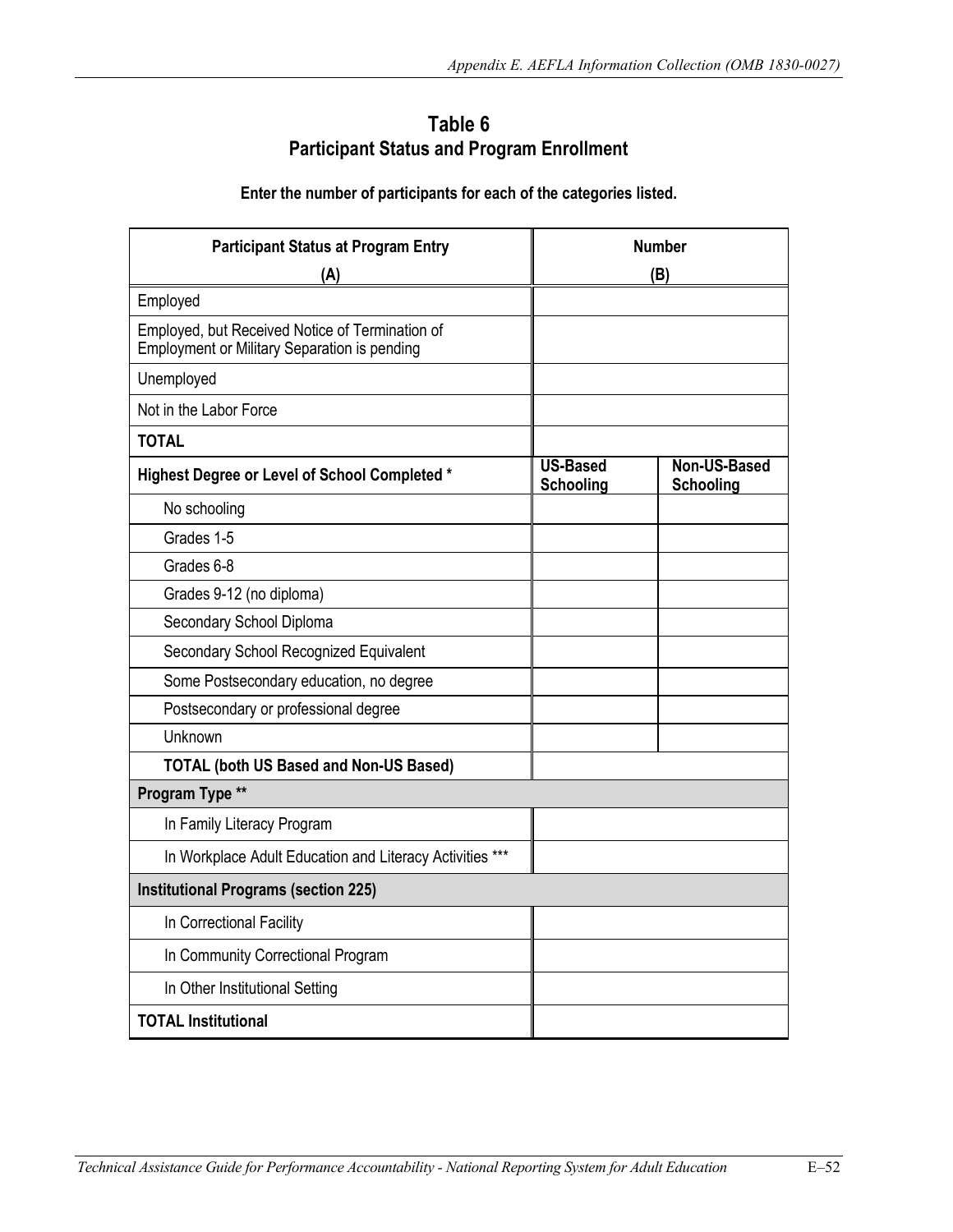per participant. The total number of participants reported here must be the same as the number reported in the Total row of Column P, \* Enter the highest level of schooling or degree attained for each participant in US or non-US-based schooling. Provide *only one entry* Table 1.

\*\* Participants counted here must be in a program specifically designed for that purpose.

\*\*\* The term "workplace adult education and literacy activities" means adult education and literacy activities offered by an eligible provider in collaboration with an employer or employee organization at a workplace or an off-site location that is designed to improve the productivity of the workforce (WIOA sec. 203(16)).

#### **Employment Status definitions:**

**Employed:** The participant, at program entry, (a) is currently performing any work at all as a paid employee, (b) is currently performing any work at all in his or her own business, profession, or farm, (c) is currently performing any work as an unpaid worker in an enterprise operated by a member of the family, or (d) is one who is not working, but currently has a job or business from which he or she is temporarily absent because of illness, bad weather, vacation, labor-management dispute, or personal reasons, whether or not paid by the employer for time off, and whether or not seeking another job.

**Employed, but Received Notice of Termination of Employment or Military Separation is pending:** The participant, at program entry, is a person who, although employed, either (a) has received a notice of termination of employment or the employer has issued a Worker Adjustment and Retraining Notification (WARN) or other notice that the facility or enterprise will close, or (b) is a transitioning service member (i.e., within 12 months of separation or 24 months of retirement).

**Not in the labor force:** The participant, at program entry, is not in the labor force (i.e., those who are not employed and are not actively looking for work, including those who are incarcerated).

**Unemployed:** The participant, at program entry, is not employed but is seeking employment, makes specific effort to find a job, and is available for work.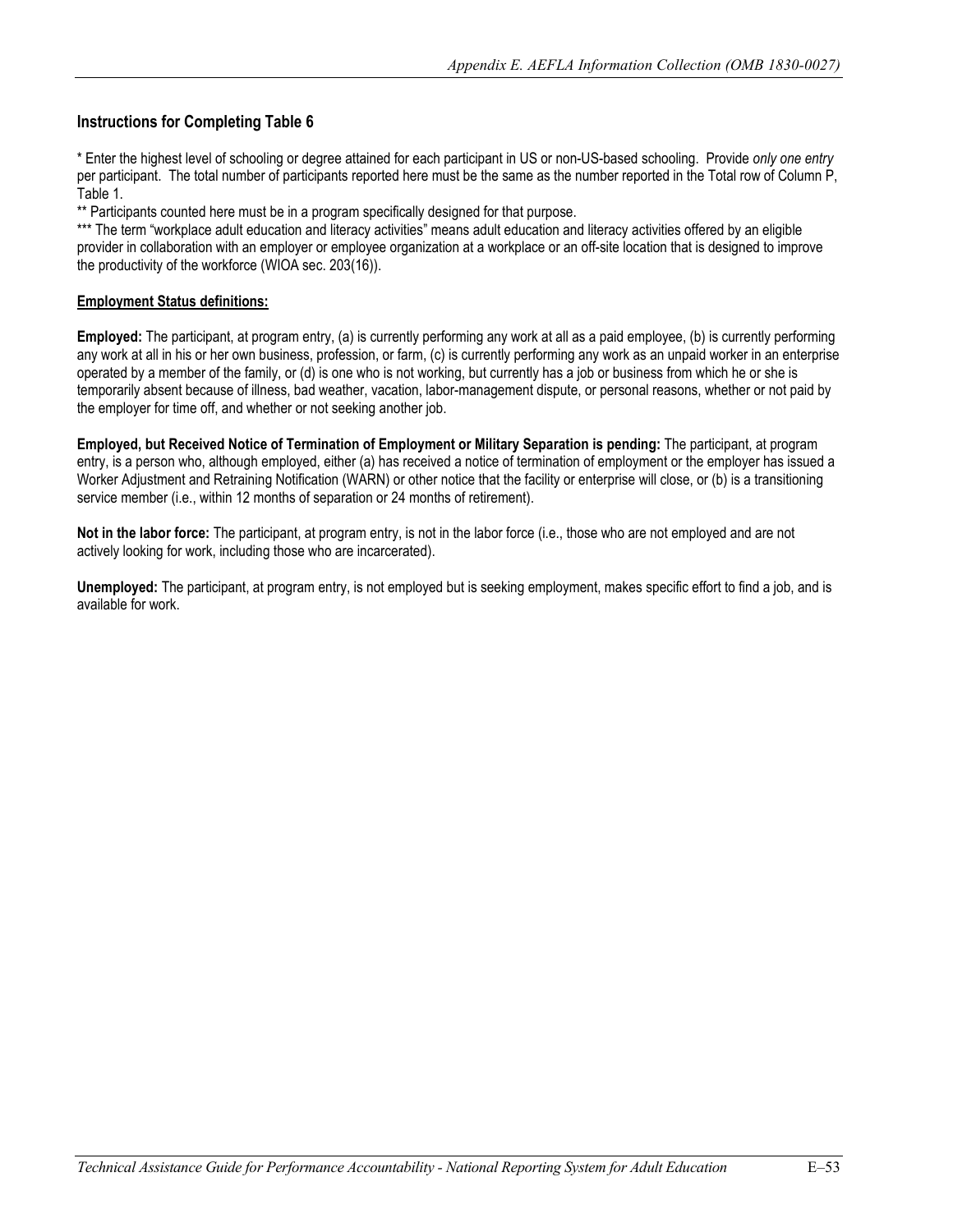**Adult Education Personnel by Function and Job Status Table 7**

|                                      | <b>Adult Education Personnel</b>                     |                                                      |                          |
|--------------------------------------|------------------------------------------------------|------------------------------------------------------|--------------------------|
|                                      | <b>Total Number of</b><br><b>Part-time Personnel</b> | <b>Total Number of</b><br><b>Full-time Personnel</b> | <b>Unpaid Volunteers</b> |
| (A)                                  | (B)                                                  | (C)                                                  | (D)                      |
| <b>Function</b>                      |                                                      |                                                      |                          |
| State-level Administrative/          |                                                      |                                                      |                          |
| Supervisory/Ancillary Services *     |                                                      |                                                      |                          |
| Local-level Administrative/          |                                                      |                                                      |                          |
| Supervisory/Ancillary Services *     |                                                      |                                                      |                          |
| Local Counselors *                   |                                                      |                                                      |                          |
| Local Paraprofessionals *            |                                                      |                                                      |                          |
| Local Teachers **                    |                                                      |                                                      |                          |
| <b>Teachers' Years of Experience</b> |                                                      |                                                      |                          |
| <b>In Adult Education</b>            |                                                      |                                                      |                          |
| Less than one year                   |                                                      |                                                      |                          |
| One to three years                   |                                                      |                                                      |                          |
| More than three years                |                                                      |                                                      |                          |
| <b>Teacher Certification</b>         |                                                      |                                                      |                          |
| No certification                     |                                                      |                                                      |                          |
| <b>Adult Education Certification</b> |                                                      |                                                      |                          |
| K-12 Certification                   |                                                      |                                                      |                          |
| Special Education Certification      |                                                      |                                                      |                          |
| <b>TESOL Certification</b>           |                                                      |                                                      |                          |

 \* For reporting State-level Administrative/Supervisory/Ancillary Services and Local-level Administrative/Supervisory/Ancillary Services, Counselors, and Paraprofessionals:

- who filled them. • Enter an unduplicated count of personnel by function and job status. Count the number of positions, not the number of staff
- Federal, State, and/or local education funds. • In Column *B*, count one time only each part-time position of the program administered under AEFLA who is being paid out of
- Federal, State, and/or local education funds. • In Column *C*, count one time only each full-time position of the program administered under AEFLA who is being paid out of
- under AEFLA. • In Column *D*, report the number of volunteer positions (personnel who are not paid) who served in the program administered

under AEFLA.<br>\*\* For reporting Local Teachers:

- Count and report the number of teachers, not the number of positions. For example, if one local part-time teaching position was filled with 3 teachers throughout program year, count and report 3 local part-time teachers.
- which experience is reported must equal the total number of teachers reported in Columns B and C. • Report adult education experience and certification for paid teachers only, not volunteers. The total number of teachers for
- • For certification, report all certifications a teacher has. Multiple responses are allowed. Report teachers who lack certification in the "No Certification" category.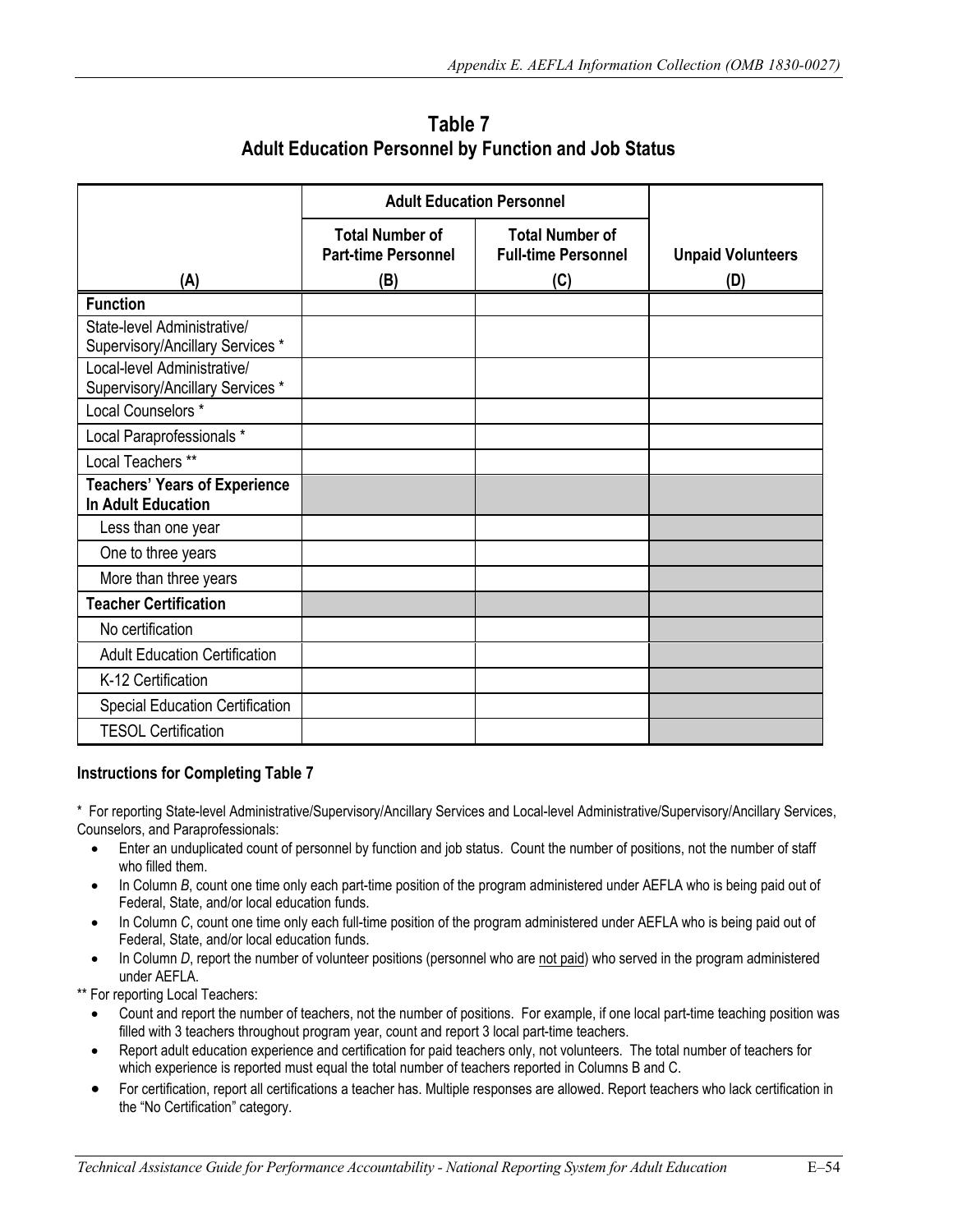# **Table 8 Outcomes for Participants in Family Literacy Programs (Optional)**

**Enter the number of participants in family literacy programs for each of the categories listed.** 

|                                                                                                                                                                                                  |                                                                  | <b>First Period of Participation</b>                                                            |                                                                  | <b>All Periods of Participation</b>      |                                                                                                                                                                                     |                                                                                                        |
|--------------------------------------------------------------------------------------------------------------------------------------------------------------------------------------------------|------------------------------------------------------------------|-------------------------------------------------------------------------------------------------|------------------------------------------------------------------|------------------------------------------|-------------------------------------------------------------------------------------------------------------------------------------------------------------------------------------|--------------------------------------------------------------------------------------------------------|
| Primary Indicators of<br>Performance                                                                                                                                                             | Number of<br><b>Participants</b><br>Included in the<br>Indicator | Number of<br><b>Participants Achieving</b><br><b>Outcome or Median</b><br><b>Earnings Value</b> | Percentage of<br><b>Participants Achieving</b><br><b>Outcome</b> | <b>Total Periods of</b><br>Participation | <b>Total Number of</b><br>Periods of<br>Participation in<br>which Participants<br><b>Achieved Outcome</b><br>or Median Earnings<br><b>Value for All Periods</b><br>of Participation | Percentage of<br><b>Participants in All</b><br>Periods of<br>Participation<br><b>Achieving Outcome</b> |
| (A)                                                                                                                                                                                              | (B)                                                              | (C)                                                                                             | (D)                                                              | (E)                                      | (F)                                                                                                                                                                                 | (G)                                                                                                    |
| <b>Measurable Skill</b><br>Gain                                                                                                                                                                  |                                                                  |                                                                                                 |                                                                  |                                          |                                                                                                                                                                                     |                                                                                                        |
| <b>Employment Second</b><br>Quarter after exit                                                                                                                                                   |                                                                  |                                                                                                 |                                                                  |                                          |                                                                                                                                                                                     |                                                                                                        |
| <b>Employment Fourth</b><br>Quarter after exit                                                                                                                                                   |                                                                  |                                                                                                 |                                                                  |                                          |                                                                                                                                                                                     |                                                                                                        |
| <b>Median Earnings</b><br><b>Second Quarter after</b><br>exit                                                                                                                                    |                                                                  |                                                                                                 | N/A                                                              |                                          |                                                                                                                                                                                     | N/A                                                                                                    |
| <b>Attained a</b><br><b>Secondary School</b><br>Diploma/Recognized<br><b>Equivalent and</b><br><b>Enrolled</b> in<br>Postsecondary<br><b>Education or</b><br>Training within one<br>year of exit |                                                                  |                                                                                                 |                                                                  |                                          |                                                                                                                                                                                     |                                                                                                        |
| <b>Attained a</b><br><b>Secondary School</b><br>Diploma/Recognized<br><b>Equivalent and</b><br><b>Employed within</b><br>one year of exit                                                        |                                                                  |                                                                                                 |                                                                  |                                          |                                                                                                                                                                                     |                                                                                                        |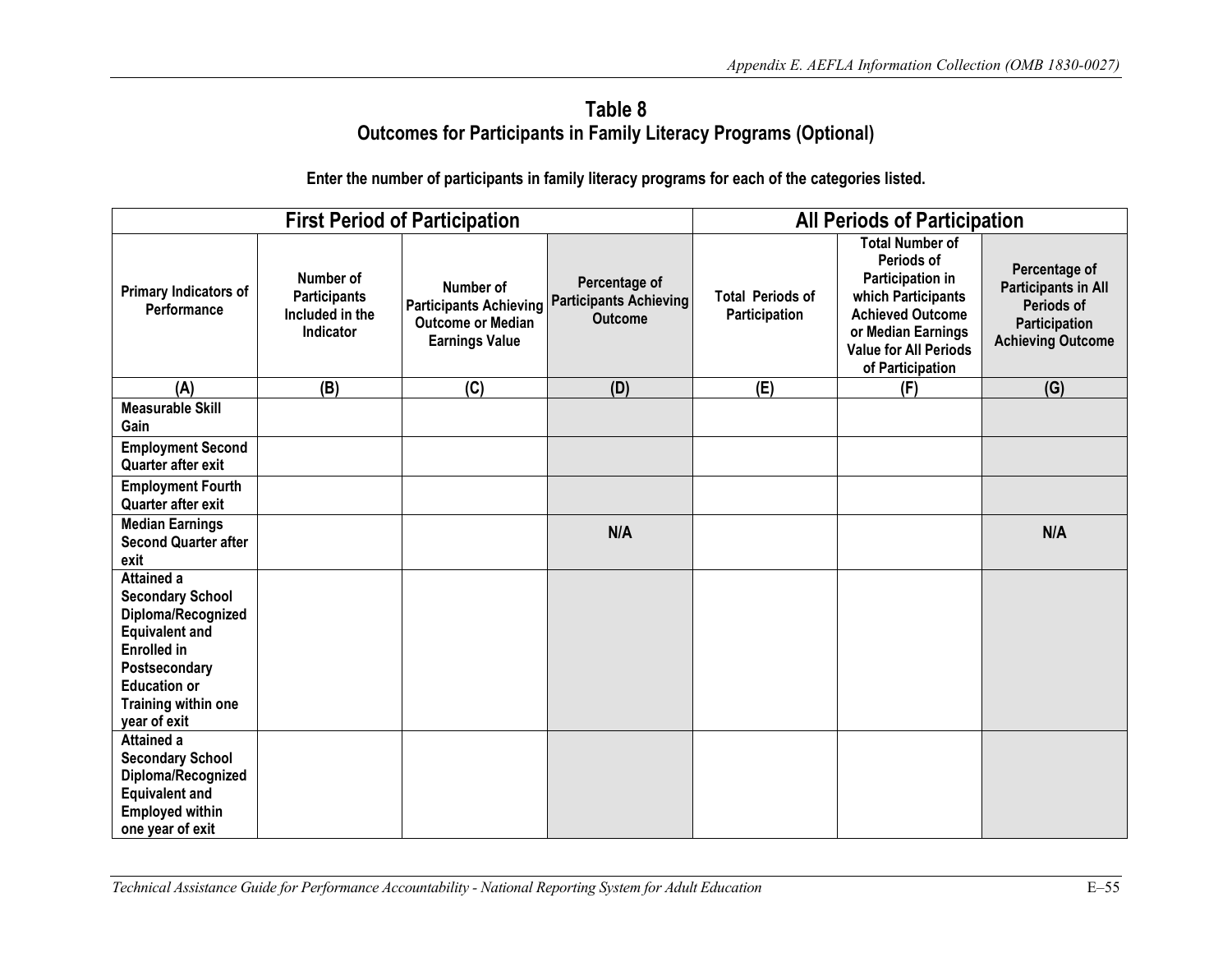| <b>First Period of Participation</b>                                                             |                                                                  |                                                                                                 |                                                                                                                                                                                                                                                                                                     | <b>All Periods of Participation</b> |                                                                                                               |     |
|--------------------------------------------------------------------------------------------------|------------------------------------------------------------------|-------------------------------------------------------------------------------------------------|-----------------------------------------------------------------------------------------------------------------------------------------------------------------------------------------------------------------------------------------------------------------------------------------------------|-------------------------------------|---------------------------------------------------------------------------------------------------------------|-----|
| Primary Indicators of<br>Performance                                                             | Number of<br><b>Participants</b><br>Included in the<br>Indicator | Number of<br><b>Participants Achieving</b><br><b>Outcome or Median</b><br><b>Earnings Value</b> | <b>Total Number of</b><br>Periods of<br>Participation in<br>Percentage of<br><b>Total Periods of</b><br>which Participants<br><b>Participants Achieving</b><br>Participation<br><b>Achieved Outcome</b><br><b>Outcome</b><br>or Median Earnings<br><b>Value for All Periods</b><br>of Participation |                                     | Percentage of<br><b>Participants in All</b><br>Periods of<br><b>Participation</b><br><b>Achieving Outcome</b> |     |
| (A)                                                                                              | (B)                                                              | (C)                                                                                             | (D)                                                                                                                                                                                                                                                                                                 | (E)                                 | (F)                                                                                                           | (G) |
| Attained a<br>Postsecondary<br><b>Credential while</b><br>enrolled or within<br>one year of exit |                                                                  |                                                                                                 |                                                                                                                                                                                                                                                                                                     |                                     |                                                                                                               |     |

| Family Literacy Follow-up Outcome                                        |                                          | <b>Number of Participants Achieving</b> |                                  |
|--------------------------------------------------------------------------|------------------------------------------|-----------------------------------------|----------------------------------|
| <b>Measures</b>                                                          | <b>Number of Participants who Exited</b> | <b>Outcome</b>                          | <b>Percent Achieving Outcome</b> |
| (A)                                                                      | (B)                                      | (C)                                     | (D)                              |
| Increased Involvement in Children's<br><b>Education</b>                  |                                          |                                         |                                  |
| Helped more frequently with school                                       |                                          |                                         |                                  |
| Increased contact with children's<br>teachers                            |                                          |                                         |                                  |
| More involved in children's school<br>activities                         |                                          |                                         |                                  |
| <b>Increased Involvement in Children's</b><br><b>Literacy Activities</b> |                                          |                                         |                                  |
| Reading to children                                                      |                                          |                                         |                                  |
| Visiting library                                                         |                                          |                                         |                                  |
| Purchasing books or magazines                                            |                                          |                                         |                                  |
| <b>Left Public Assistance</b>                                            |                                          |                                         |                                  |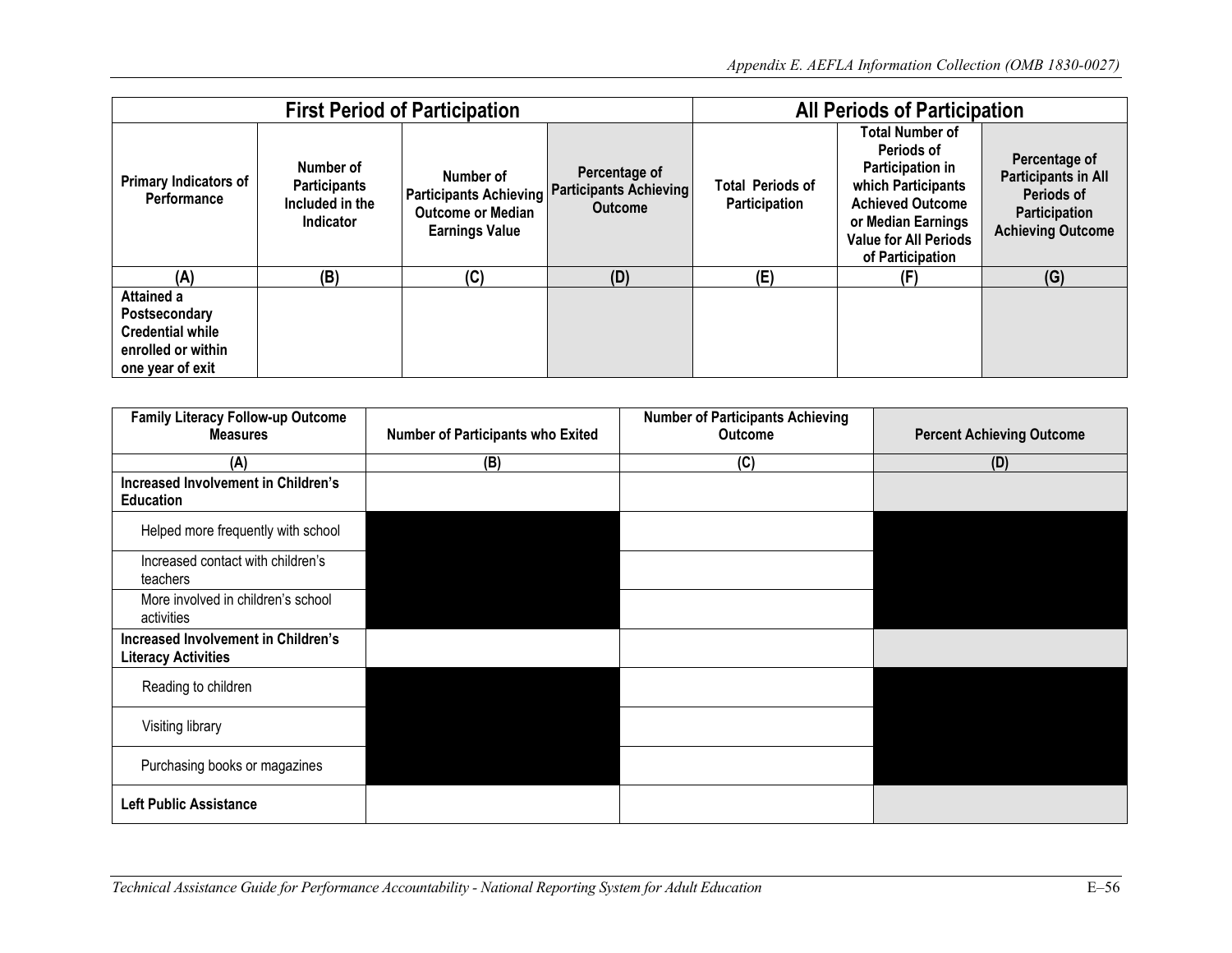Include only family literacy program participants in Table 8.

Note: All shaded columns will be calculated automatically by OCTAE's data system.

#### **For reporting measurable skill gains:**

Enter in column B the total number of Family Literacy program participants enrolled during the reporting period. Enter in column C the number of participants who achieved one or more educational functioning level gains or attained a secondary school diploma. Enter only one of these achievements, if attained, per participant in column C.

#### **For reporting the exit-based Primary Indicators of Performance:**

# Follow instructions for completing Table 5 to report these outcomes.<br>For reporting family literacy outcome measures:

 Report in Column B the total number of participants who exited during the program year. Do not exclude participants because of missing Social Security numbers or other missing data.

Achievement of one or more of the increased involvement in children's education or children's literacy activities measures should be counted only once per participant. However, the specific outcome should be recorded in the subcategory and more than one outcome may be reported, so that the total for the three subcategories may be greater than the total reported for the overall category. For example, a participant who helped more frequently with schoolwork and increased contact with child's teachers would be recorded in both categories but would be counted only once in the overall category of "increased involvement in children's education."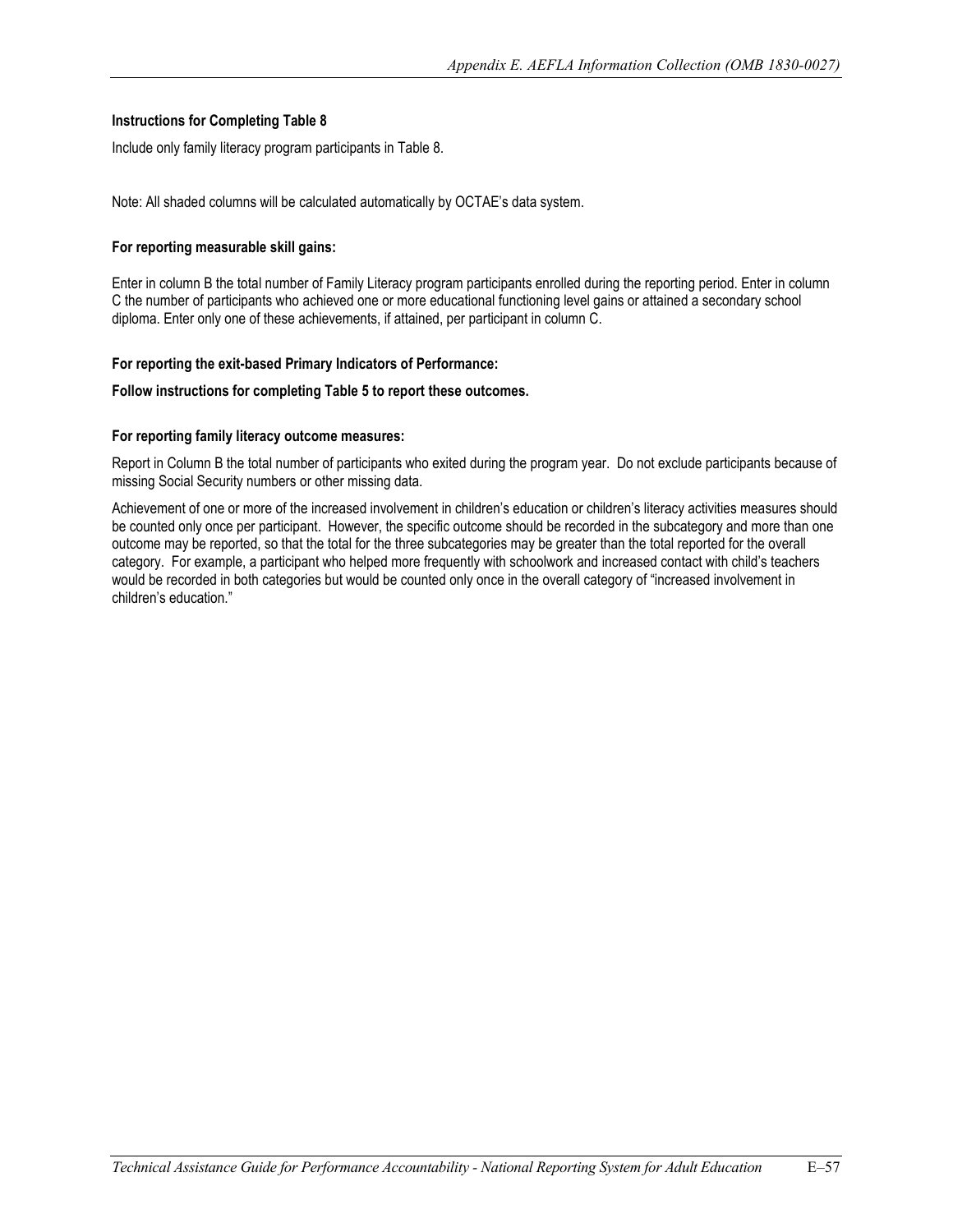| Table 9                                          |  |
|--------------------------------------------------|--|
| <b>Outcome Achievement for Participants in</b>   |  |
| Integrated English Literacy and Civics Education |  |

|                                                                                                                                                                              | <b>First Period of Participation</b>                             |                                                                                                |                                                                        | <b>All Periods of Participation</b>  |                                                                                                                                                                                                               |                                                                                                           |  |
|------------------------------------------------------------------------------------------------------------------------------------------------------------------------------|------------------------------------------------------------------|------------------------------------------------------------------------------------------------|------------------------------------------------------------------------|--------------------------------------|---------------------------------------------------------------------------------------------------------------------------------------------------------------------------------------------------------------|-----------------------------------------------------------------------------------------------------------|--|
| Primary Indicators of<br>Performance                                                                                                                                         | Number of<br><b>Participants</b><br>Included in<br>the Indicator | Number of<br><b>Participants</b><br>Achieving<br>Outcome or<br>Median<br><b>Earnings Value</b> | Percentage<br>οf<br><b>Participants</b><br><b>Achieving</b><br>Outcome | Total<br>Periods of<br>Participation | <b>Total Number of</b><br>Periods of<br>Participation in<br>which<br><b>Participants</b><br><b>Achieved</b><br><b>Outcome</b><br>or<br>Median<br><b>Earnings Value</b><br>for All Periods<br>of Participation | Percentage of<br>Participants in<br>All Periods of<br>Participation<br><b>Achieving</b><br><b>Outcome</b> |  |
| (A)                                                                                                                                                                          | (B)                                                              | $\overline{C}$                                                                                 | (D)                                                                    | $\overline{E}$                       | (F)                                                                                                                                                                                                           | (G)                                                                                                       |  |
| <b>Measurable Skill Gain</b>                                                                                                                                                 |                                                                  |                                                                                                |                                                                        |                                      |                                                                                                                                                                                                               |                                                                                                           |  |
| <b>Employment Second</b><br>Quarter after exit                                                                                                                               |                                                                  |                                                                                                |                                                                        |                                      |                                                                                                                                                                                                               |                                                                                                           |  |
| <b>Employment Fourth</b><br>Quarter after exit                                                                                                                               |                                                                  |                                                                                                |                                                                        |                                      |                                                                                                                                                                                                               |                                                                                                           |  |
| <b>Median Earnings</b><br><b>Second Quarter after</b><br>exit                                                                                                                |                                                                  |                                                                                                | N/A                                                                    |                                      |                                                                                                                                                                                                               |                                                                                                           |  |
| <b>Attained a Secondary</b><br>School<br>Diploma/Recognized<br><b>Equivalent and Enrolled</b><br>in Postsecondary<br><b>Education or Training</b><br>within one year of exit |                                                                  |                                                                                                |                                                                        |                                      |                                                                                                                                                                                                               |                                                                                                           |  |
| <b>Attained a Secondary</b><br><b>School</b><br>Diploma/Recognized<br><b>Equivalent and</b><br>Employed within one<br>year of exit                                           |                                                                  |                                                                                                |                                                                        |                                      |                                                                                                                                                                                                               |                                                                                                           |  |
| Attained a<br>Postsecondary<br><b>Credential while</b><br>enrolled or within one<br>year of exit                                                                             |                                                                  |                                                                                                |                                                                        |                                      |                                                                                                                                                                                                               |                                                                                                           |  |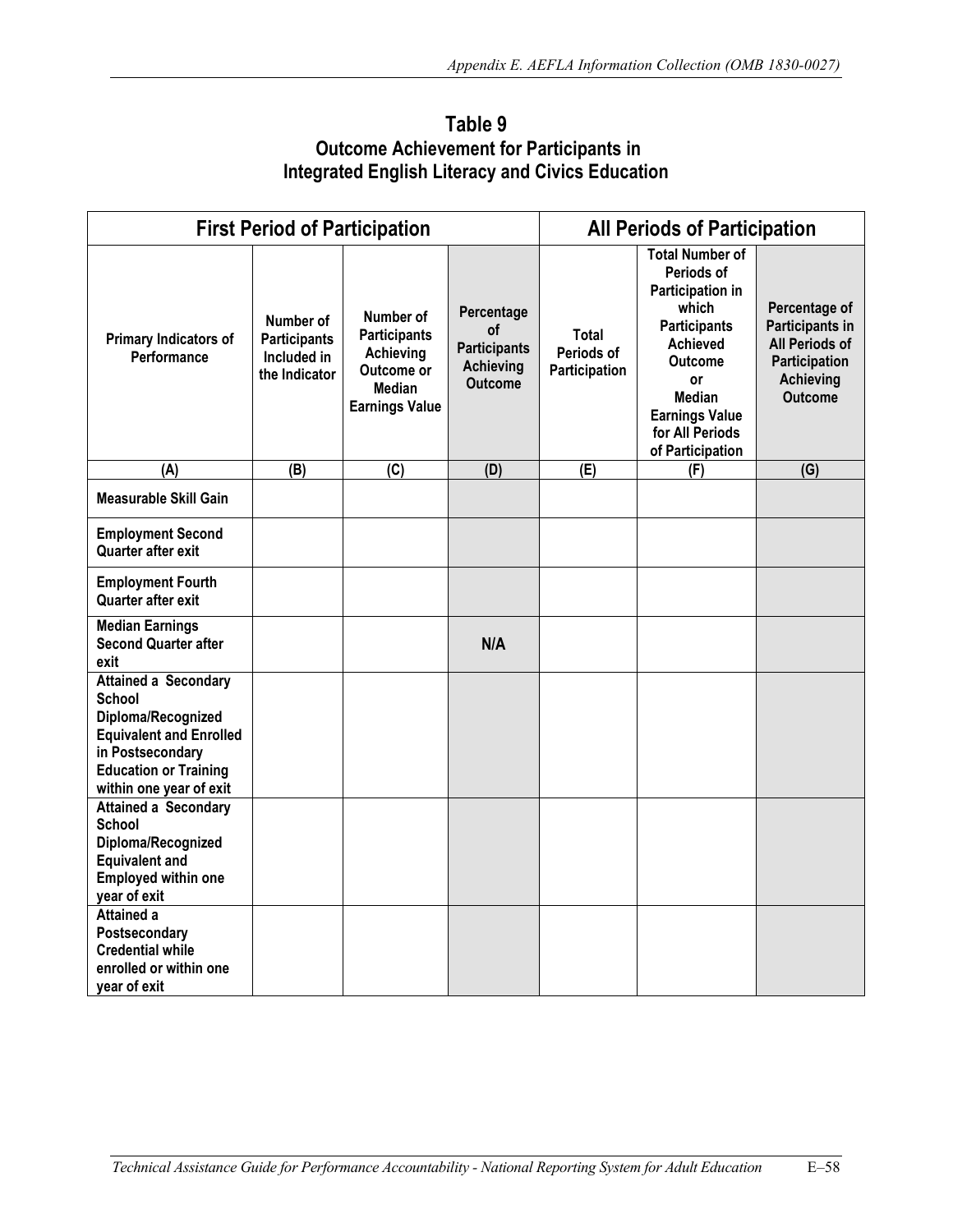| <b>Civics Education</b><br><b>Follow-up Outcome</b><br><b>Measures (Optional)</b> | Number of<br><b>Participants</b><br><b>Who Exited</b> | Number of<br><b>Participants</b><br>Who Exited<br>Achieving<br><b>Outcome</b> | <b>Percent</b><br>Achieving<br><b>Outcome</b> |
|-----------------------------------------------------------------------------------|-------------------------------------------------------|-------------------------------------------------------------------------------|-----------------------------------------------|
| (A)                                                                               | (B)                                                   | (E)                                                                           | (F)                                           |
| <b>Achieved Citizenship</b><br><b>Skills</b>                                      |                                                       |                                                                               |                                               |
| <b>Voted or Registered to</b><br>Vote                                             |                                                       |                                                                               |                                               |
| <b>Increased Involvement</b><br>in Community Activities                           |                                                       |                                                                               |                                               |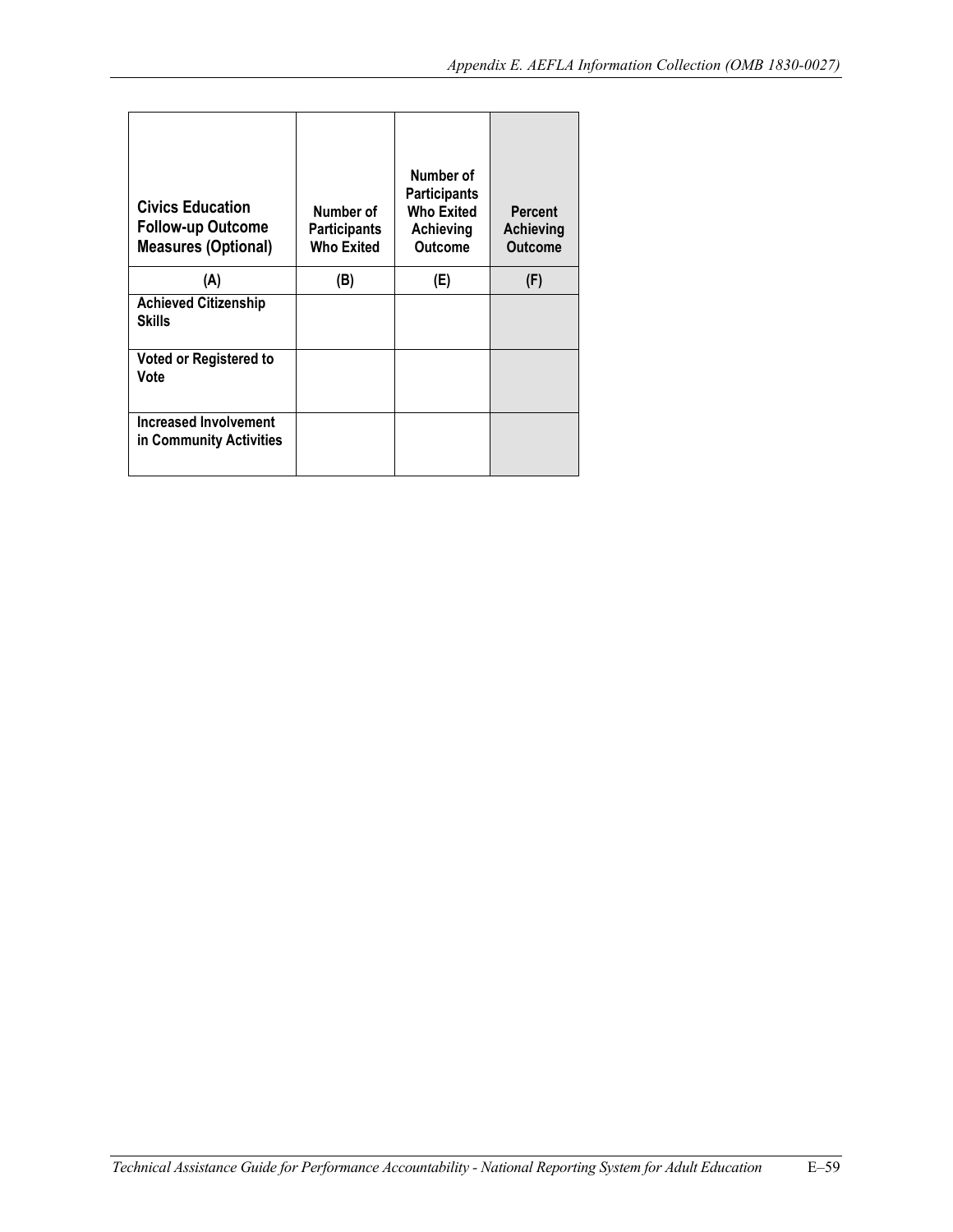Include only participants who are counted as Integrated English Literacy and Civics Education program participants. Note: All shaded columns will be calculated automatically by OCTAE's data system.

 **For measurable skill gain:** Enter in column B the total number of Integrated English Literacy and Civics Education program participants enrolled during the reporting period. Enter in column C the number of participants who achieved one or more educational functioning level gains or attained a secondary school diploma or recognized equivalent. Enter only one of these achievements, if attained, per participant in column C.

#### **For reporting the exit-based Primary Indicators of Performance:**

# **Follow instructions for completing Table 5 to report these outcomes. For reporting civics education outcome measures:**

 Report in Column B the total number of participants who exited during the program year. Do not exclude participants because of missing Social Security numbers or other missing data.

Achievement of one or more of the civics education outcome measures should be counted only once per participant.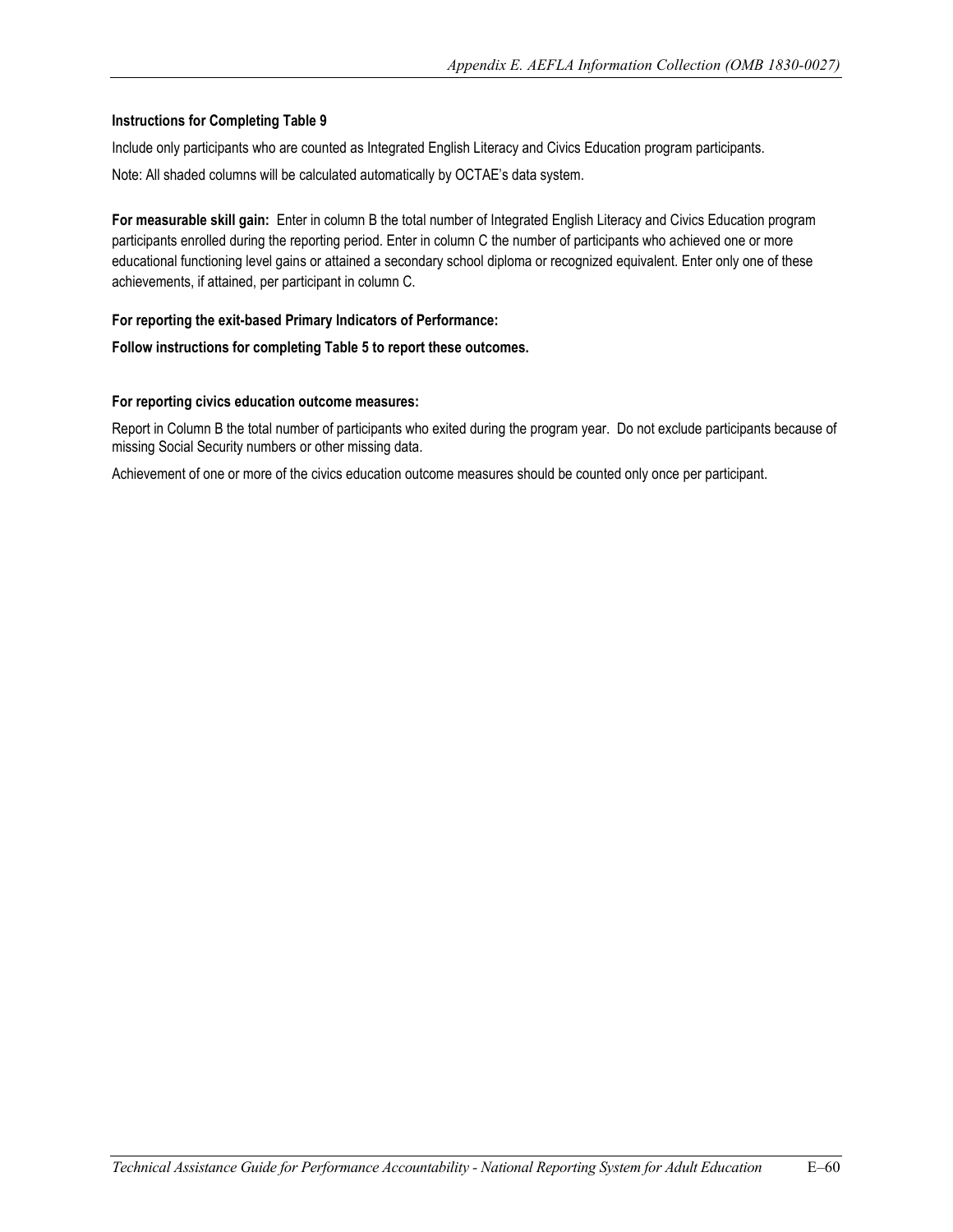# **Outcome Achievement for Participants in Correctional Education Programs Table 10**

**Enter the number of participants in correctional education programs (section 225) for each of the categories listed.** 

| <b>First Period of Participation</b>                                                                                                                                                |                                                                  |                                                                                                       | <b>All Periods of Participation</b>                                           |                                          |                                                                                                                                                                                        |                                                                                                                     |
|-------------------------------------------------------------------------------------------------------------------------------------------------------------------------------------|------------------------------------------------------------------|-------------------------------------------------------------------------------------------------------|-------------------------------------------------------------------------------|------------------------------------------|----------------------------------------------------------------------------------------------------------------------------------------------------------------------------------------|---------------------------------------------------------------------------------------------------------------------|
| Primary Indicators of<br>Performance                                                                                                                                                | Number of<br><b>Participants</b><br>Included in<br>the Indicator | Number of<br><b>Participants</b><br>Achieving<br>Outcome or<br><b>Median</b><br><b>Earnings Value</b> | Percentage<br>οf<br><b>Participants</b><br><b>Achieving</b><br><b>Outcome</b> | Total<br>Periods of<br>Participati<br>on | <b>Total Number of</b><br>Periods of<br>Participation in<br>which Participants<br><b>Achieved Outcome</b><br>or Median Earnings<br><b>Value for All</b><br>Periods of<br>Participation | Percentage of<br><b>Participants</b><br>in All Periods<br>οf<br>Participation<br><b>Achieving</b><br><b>Outcome</b> |
| (A)                                                                                                                                                                                 | (B)                                                              | (C)                                                                                                   | (D)                                                                           | (E)                                      | (F)                                                                                                                                                                                    | (G)                                                                                                                 |
| <b>Measurable Skill Gain</b>                                                                                                                                                        |                                                                  |                                                                                                       |                                                                               |                                          |                                                                                                                                                                                        |                                                                                                                     |
| <b>Employment Second</b><br>Quarter after exit                                                                                                                                      |                                                                  |                                                                                                       |                                                                               |                                          |                                                                                                                                                                                        |                                                                                                                     |
| <b>Employment Fourth</b><br>Quarter after exit                                                                                                                                      |                                                                  |                                                                                                       |                                                                               |                                          |                                                                                                                                                                                        |                                                                                                                     |
| <b>Median Earnings</b><br><b>Second Quarter after</b><br>exit                                                                                                                       |                                                                  |                                                                                                       | N/A                                                                           |                                          |                                                                                                                                                                                        | N/A                                                                                                                 |
| <b>Attained a Secondary</b><br><b>School</b><br>Diploma/Recognized<br><b>Equivalent and Enrolled</b><br>in Postsecondary<br><b>Education or Training</b><br>within one year of exit |                                                                  |                                                                                                       |                                                                               |                                          |                                                                                                                                                                                        |                                                                                                                     |
| <b>Attained a Secondary</b><br><b>School</b><br>Diploma/Recognized<br><b>Equivalent and</b><br><b>Employed within one</b><br>year of exit                                           |                                                                  |                                                                                                       |                                                                               |                                          |                                                                                                                                                                                        |                                                                                                                     |
| <b>Attained a</b><br>Postsecondary<br><b>Credential while</b><br>enrolled or within one<br>year of exit                                                                             |                                                                  |                                                                                                       |                                                                               |                                          |                                                                                                                                                                                        |                                                                                                                     |

#### **Instructions for Completing Table 10**

Include only correctional education participants under Sec. 225 of WIOA.

Note: All shaded columns will be calculated automatically by OCTAE's data system.

 **For measurable skill gain:** Enter in column B the total number of correctional education program participants enrolled during the reporting period. This indicator includes both released and non-released participants. Enter in column C the number of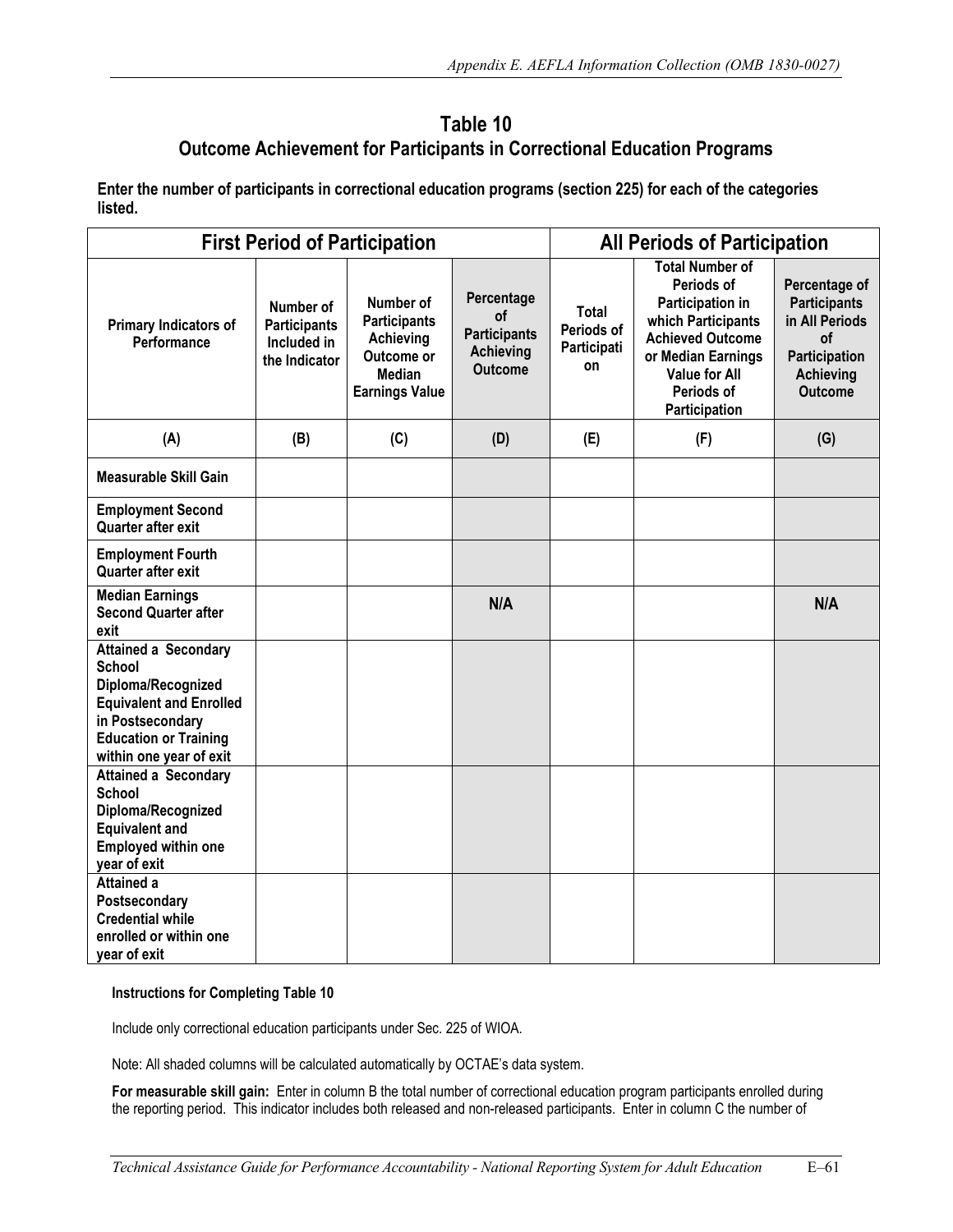participants who achieved one or more educational functioning level gains or attained a secondary school diploma. Enter only one of these achievements, if attained, per participant in column C.

#### **For reporting the Primary Indicators of Performance:**

 **no longer incarcerated** at program exit. Enter in column C the number of participants who were **no longer incarcerated** at Enter in column B the total number of correctional education program participants enrolled during the reporting period who were program exit who achieved success in the designated indicator.

**Follow instructions for completing Table 5 to report these outcomes.**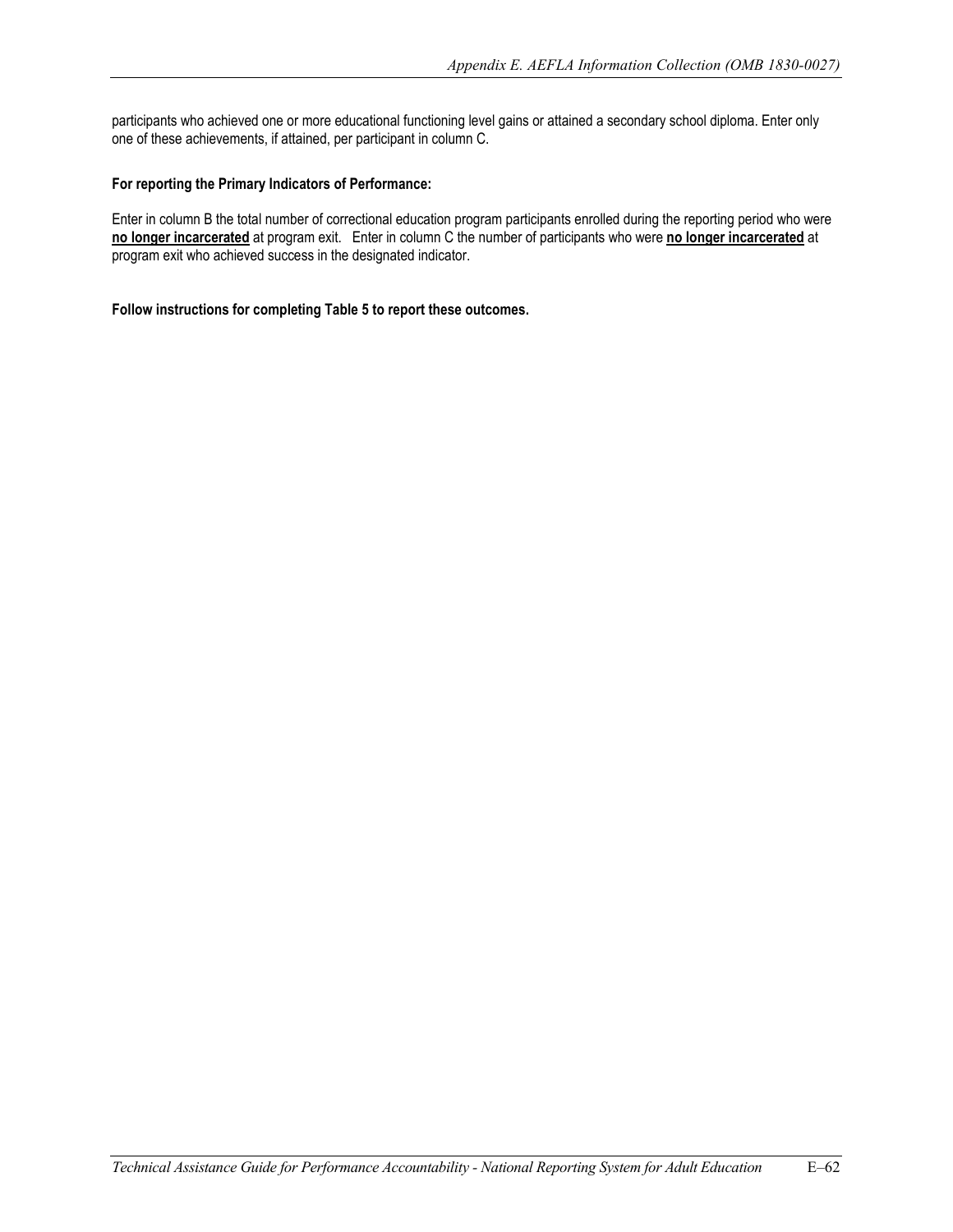# **Outcome Achievement for Participants in Integrated Education and Training Programs Table 11**

Enter the number of all participants in Integrated Education and Training programs for each of the categories listed.

| <b>First Period of Participation</b>                                                              |                                                                      |                                                                                              |                                                                            | <b>All Periods of Participation</b>      |                                                                                                                                                                                             |                                                                                                        |  |
|---------------------------------------------------------------------------------------------------|----------------------------------------------------------------------|----------------------------------------------------------------------------------------------|----------------------------------------------------------------------------|------------------------------------------|---------------------------------------------------------------------------------------------------------------------------------------------------------------------------------------------|--------------------------------------------------------------------------------------------------------|--|
| Primary Indicators of<br>Performance                                                              | <b>Number of Participants</b><br>Included in the<br><b>Indicator</b> | <b>Number of Participants</b><br><b>Achieving Outcome or</b><br><b>Median Earnings Value</b> | Percentage of<br><b>Participants</b><br><b>Achieving</b><br><b>Outcome</b> | <b>Total Periods</b><br>of Participation | <b>Total Number of Periods</b><br>of Participation in which<br><b>Participants Achieved</b><br><b>Outcome or Median</b><br><b>Earnings Value for All</b><br><b>Periods of Participation</b> | Percentage of<br><b>Participants in All</b><br>Periods of<br>Participation<br><b>Achieving Outcome</b> |  |
| (A)                                                                                               | (B)                                                                  | (C)                                                                                          | (D)                                                                        | (E)                                      | (F)                                                                                                                                                                                         | (G)                                                                                                    |  |
| <b>MSG via Achievement of at</b><br><b>Least One Educational</b><br><b>Functioning Level Gain</b> |                                                                      |                                                                                              |                                                                            |                                          |                                                                                                                                                                                             |                                                                                                        |  |
| <b>MSG via Attainment of</b><br><b>Secondary School Diploma/</b><br><b>Recognized Equivalent</b>  |                                                                      |                                                                                              |                                                                            |                                          |                                                                                                                                                                                             |                                                                                                        |  |
| <b>MSG via Secondary or</b><br><b>Postsecondary Transcript</b>                                    |                                                                      |                                                                                              |                                                                            |                                          |                                                                                                                                                                                             |                                                                                                        |  |
| <b>MSG via Progress Toward</b><br><b>Milestones</b>                                               |                                                                      |                                                                                              |                                                                            |                                          |                                                                                                                                                                                             |                                                                                                        |  |
| <b>MSG via Passing Technical/</b><br><b>Occupational Skills Exam</b>                              |                                                                      |                                                                                              |                                                                            |                                          |                                                                                                                                                                                             |                                                                                                        |  |
| <b>Employment Second Quarter</b><br>after exit                                                    |                                                                      |                                                                                              |                                                                            |                                          |                                                                                                                                                                                             |                                                                                                        |  |
| <b>Employment Fourth Quarter</b><br>after exit                                                    |                                                                      |                                                                                              |                                                                            |                                          |                                                                                                                                                                                             |                                                                                                        |  |
| <b>Median Earnings Second</b><br>Quarter after exit                                               |                                                                      |                                                                                              | N/A                                                                        |                                          |                                                                                                                                                                                             |                                                                                                        |  |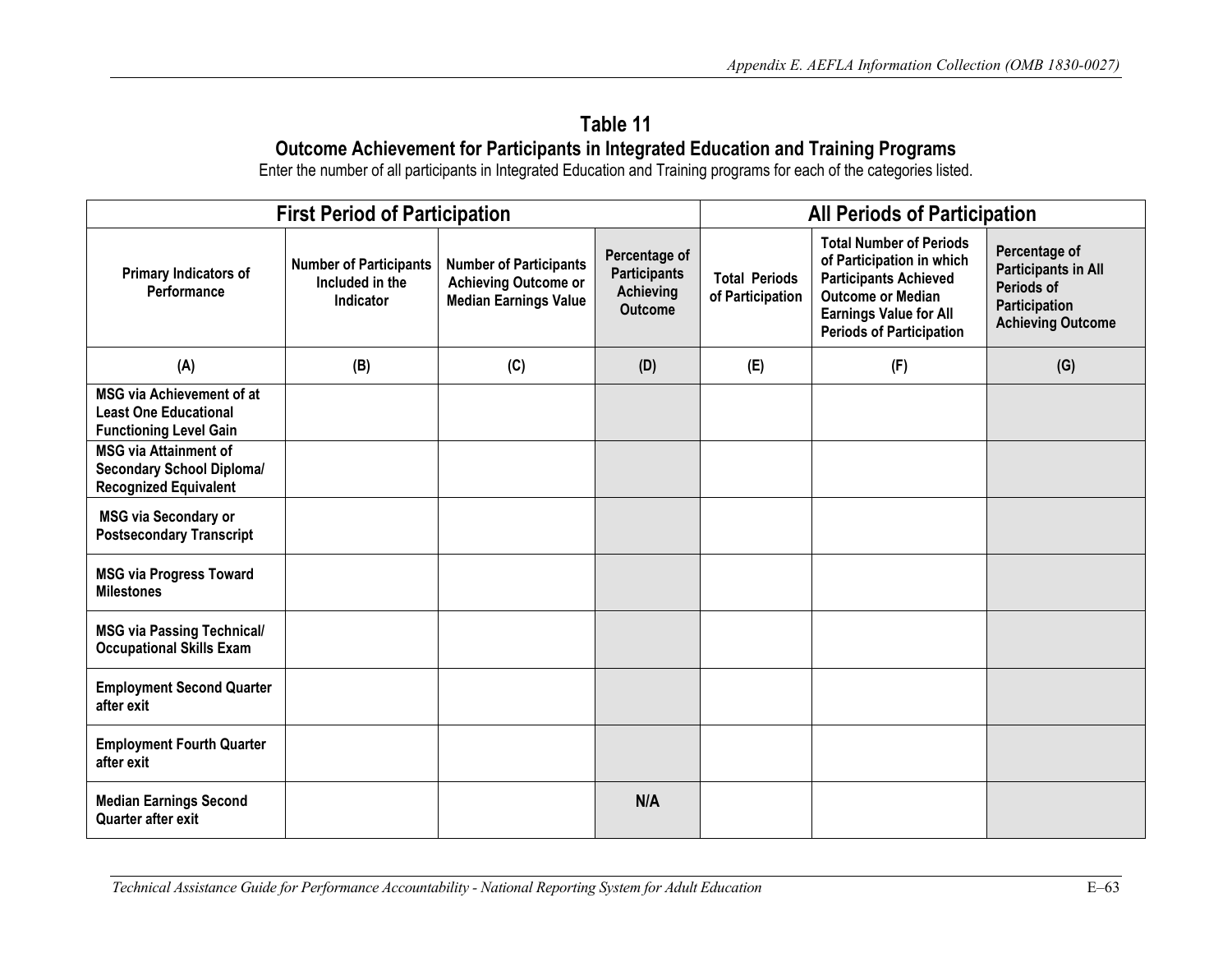| <b>First Period of Participation</b>                                                                                                                                      |                                                                      |                                                                                              |                                                                     | <b>All Periods of Participation</b>      |                                                                                                                                                                                             |                                                                                                               |  |
|---------------------------------------------------------------------------------------------------------------------------------------------------------------------------|----------------------------------------------------------------------|----------------------------------------------------------------------------------------------|---------------------------------------------------------------------|------------------------------------------|---------------------------------------------------------------------------------------------------------------------------------------------------------------------------------------------|---------------------------------------------------------------------------------------------------------------|--|
| <b>Primary Indicators of</b><br>Performance                                                                                                                               | <b>Number of Participants</b><br>Included in the<br><b>Indicator</b> | <b>Number of Participants</b><br><b>Achieving Outcome or</b><br><b>Median Earnings Value</b> | Percentage of<br><b>Participants</b><br>Achieving<br><b>Outcome</b> | <b>Total Periods</b><br>of Participation | <b>Total Number of Periods</b><br>of Participation in which<br><b>Participants Achieved</b><br><b>Outcome or Median</b><br><b>Earnings Value for All</b><br><b>Periods of Participation</b> | Percentage of<br><b>Participants in All</b><br>Periods of<br><b>Participation</b><br><b>Achieving Outcome</b> |  |
| (A)                                                                                                                                                                       | (B)                                                                  | (C)                                                                                          | (D)                                                                 | (E)                                      | (F)                                                                                                                                                                                         | (G)                                                                                                           |  |
| <b>Attained a Secondary School</b><br>Diploma/Recognized<br><b>Equivalent and Enrolled in</b><br><b>Postsecondary Education or</b><br>Training within one year of<br>exit |                                                                      |                                                                                              |                                                                     |                                          |                                                                                                                                                                                             |                                                                                                               |  |
| <b>Attained a Secondary School</b><br>Diploma/Recognized<br><b>Equivalent and Employed</b><br>within one year of exit                                                     |                                                                      |                                                                                              |                                                                     |                                          |                                                                                                                                                                                             |                                                                                                               |  |
| <b>Attained a Postsecondary</b><br>Credential while enrolled or<br>within one year of exit                                                                                |                                                                      |                                                                                              |                                                                     |                                          |                                                                                                                                                                                             |                                                                                                               |  |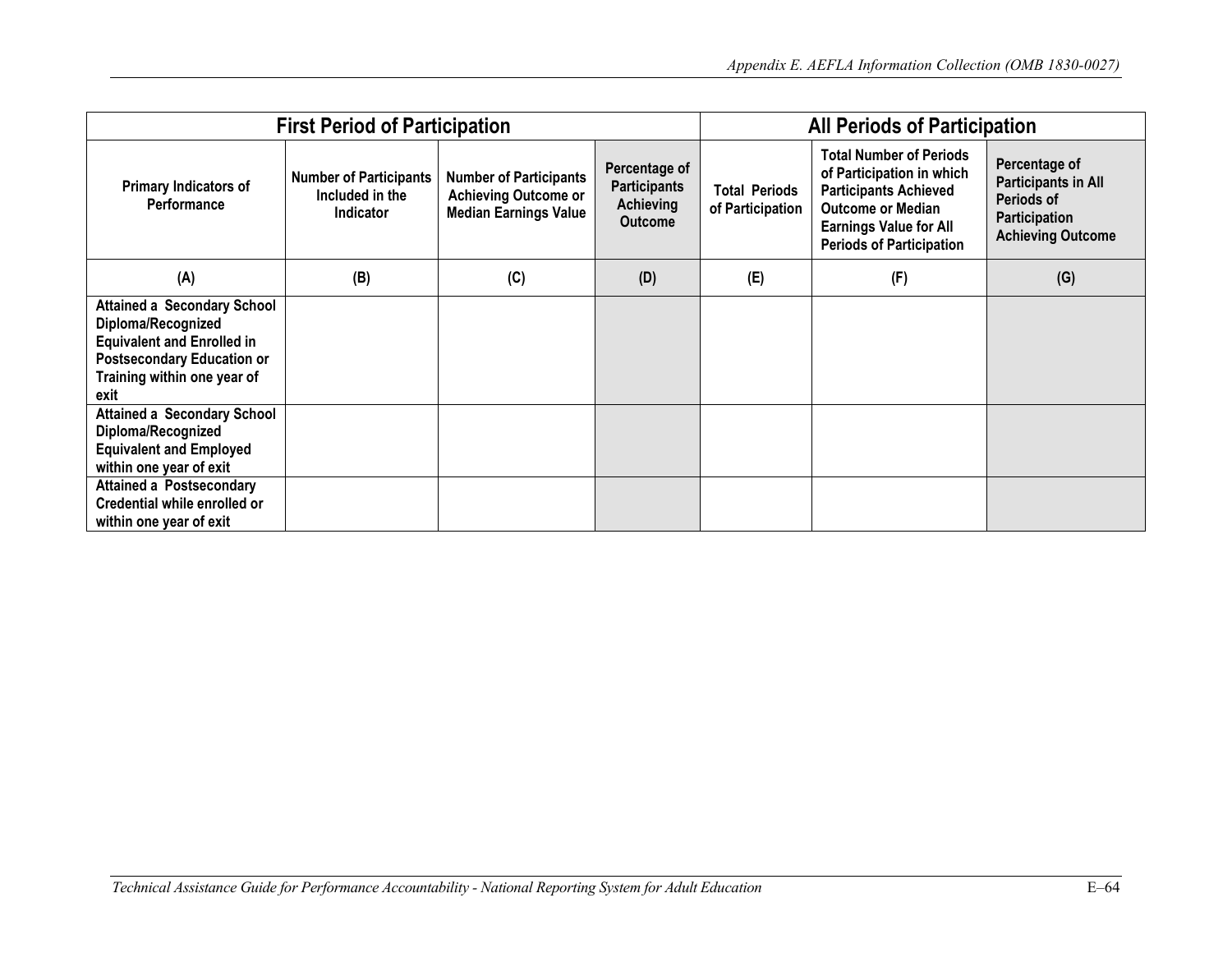17-2 Attachment 2, Table A. Also exclude from all indicators, except EFL gains, incarcerated individuals under WIOA section 225 who exited the AEFLA program but are still incarcerated. All shaded columns will be calculated automatically by OCTAE's Include only IET program participants but exclude participants who exited due to the exclusions listed in OCTAE Memorandum data system.

#### **Report any of the following MSG outcomes for each IET participant. Reporting multiple MSG outcomes per participant is permitted.**

 **For reporting MSG via Achievement of at Least One Educational Functioning Level Gain:** Enter in column B the total number of Integrated Education and Training program participants enrolled during the reporting period. Enter in column C the number of participants who completed one or more Educational Functioning Level (EFL) gains as measured in one of three ways: 1) an EFL gain may be measured by comparing a participant's initial EFL as measured by a pre-test with the participant's EFL as measured by a participant's post-test; or 2) for States that offer high school programs that lead to a secondary school diploma or its recognized equivalent, an EFL gain may be measured through the awarding of credits or Carnegie units; or 3) States may report an EFL gain for participants who exit the program and enroll in postsecondary education or training during the program year.

 **For reporting MSG via Attainment of Secondary School Diploma/Recognized Equivalent:** Enter in column B the total number of Integrated Education and Training program participants enrolled during the reporting period. Enter in column C the number of participants who attained a secondary school diploma or its recognized equivalent.

**For reporting MSG via Secondary or Postsecondary Transcript:** Enter in column B the total number of Integrated Education and Training program participants enrolled during the reporting period. Enter in column C the number of participants who demonstrated progress through a secondary or postsecondary transcript or report card for a sufficient number of credit hours that shows a participant is meeting the State unit's academic standards.

**For reporting MSG via Progress Toward Milestones:** Enter in column B the total number of Integrated Education and Training program participants enrolled during the reporting period. Enter in column C the number of participants who demonstrated satisfactory or better progress report, towards established milestones, such as completion of on-the-job training (OJT) or completion of one year of an apprenticeship program or similar milestones, from an employer or training provider who is providing training.

**For reporting MSG via Passing Technical/Occupational Skills Exams:** Enter in column B the total number of Integrated Education and Training program participants enrolled during the reporting period. Enter in column C the number of participants who successfully passed an exam that is required for a particular occupation or attained progress in technical or occupational skills as evidenced by trade-related benchmarks such as knowledge-based exams.

**For reporting the exit-based Primary Indicators of Performance:** Follow instructions for completing Table 5 to report these outcomes.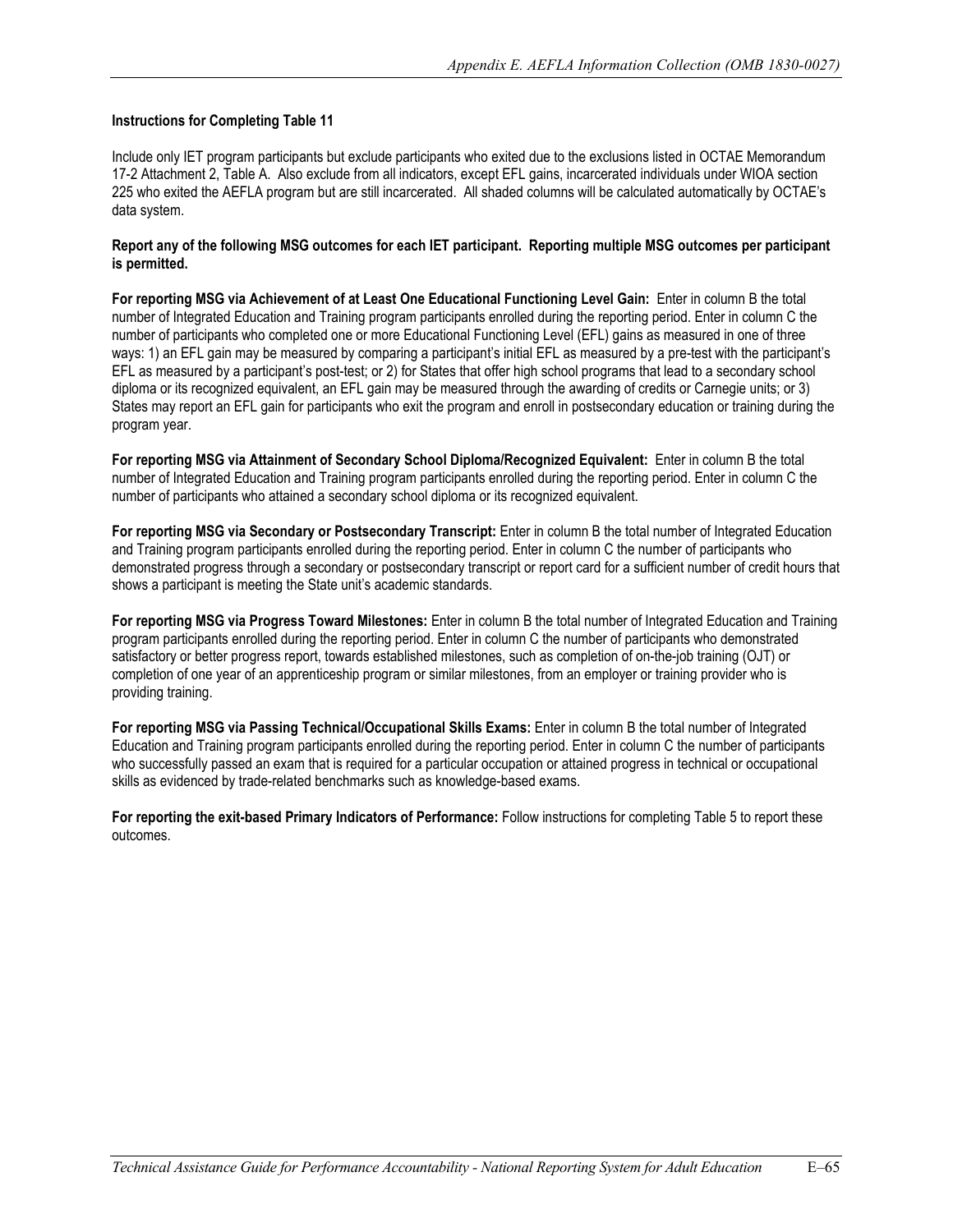# **Table 14 Local Grantees by Funding Source**

**Enter the number of each type of grantee (see attached definitions) directly funded by the State and the amount of Federal and State funding they receive.** 

|                                                     | <b>Total</b>                                   | <b>Total</b><br><b>Number</b><br>of IELCE<br><b>Providers</b><br>(C) |                                                               |                     | <b>WIOA Funding</b> |                     | <b>State Funding</b> |  |
|-----------------------------------------------------|------------------------------------------------|----------------------------------------------------------------------|---------------------------------------------------------------|---------------------|---------------------|---------------------|----------------------|--|
| Provider Agency*<br>(A)                             | <b>Number</b><br>of<br><b>Providers</b><br>(B) |                                                                      | <b>Total</b><br>Number of<br>Sub-<br><b>Recipients</b><br>(D) | <b>Total</b><br>(E) | % of Total<br>(F)   | <b>Total</b><br>(G) | % of Total<br>(H)    |  |
| <b>Local Educational Agencies</b>                   |                                                |                                                                      |                                                               |                     |                     |                     |                      |  |
| <b>Public or Private Nonprofit</b><br><b>Agency</b> |                                                |                                                                      |                                                               |                     |                     |                     |                      |  |
| Community-based<br>Organizations                    |                                                |                                                                      |                                                               |                     |                     |                     |                      |  |
| Faith-based Organizations                           |                                                |                                                                      |                                                               |                     |                     |                     |                      |  |
| Libraries                                           |                                                |                                                                      |                                                               |                     |                     |                     |                      |  |
| <b>Institutions of Higher</b><br><b>Education</b>   |                                                |                                                                      |                                                               |                     |                     |                     |                      |  |
| Community, Junior or<br><b>Technical Colleges</b>   |                                                |                                                                      |                                                               |                     |                     |                     |                      |  |
| Four-year Colleges or<br>Universities               |                                                |                                                                      |                                                               |                     |                     |                     |                      |  |
| Other Institutions of Higher<br>Education           |                                                |                                                                      |                                                               |                     |                     |                     |                      |  |
| <b>Other Agencies</b>                               |                                                |                                                                      |                                                               |                     |                     |                     |                      |  |
| <b>Correctional Institutions</b>                    |                                                |                                                                      |                                                               |                     |                     |                     |                      |  |
| Other Institutions (non-<br>correctional)           |                                                |                                                                      |                                                               |                     |                     |                     |                      |  |
| All Other Agencies                                  |                                                |                                                                      |                                                               |                     |                     |                     |                      |  |
| <b>Other</b>                                        |                                                |                                                                      |                                                               |                     |                     |                     |                      |  |
| Fillable field                                      |                                                |                                                                      |                                                               |                     |                     |                     |                      |  |
| <b>Total</b>                                        |                                                |                                                                      |                                                               |                     |                     |                     |                      |  |